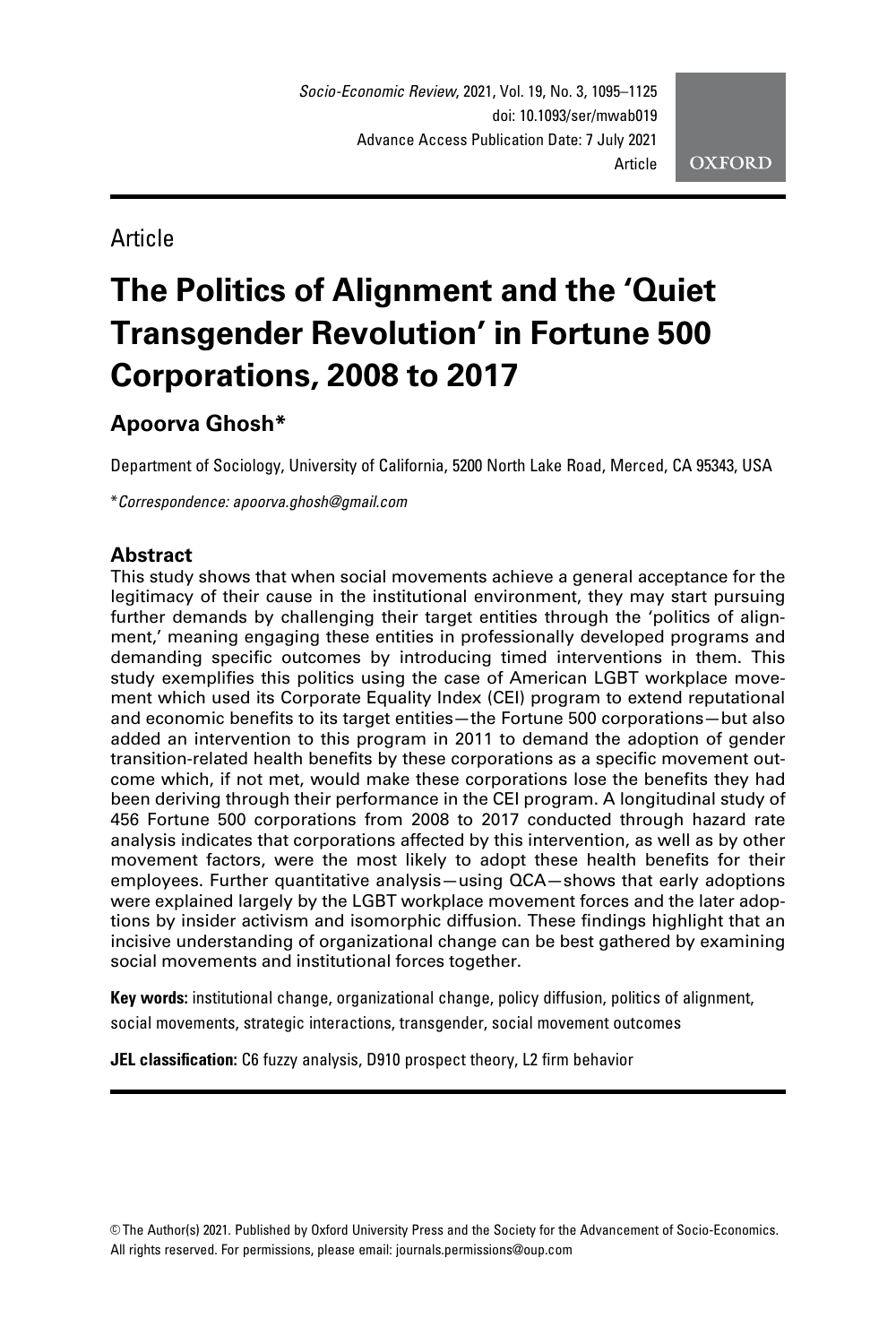# 1. Introduction

How are social movements carried out? A range of studies draw attention to the non-disruptive means of carrying them out through theorizing such possibilities (e.g. Bernstein, 1997; Armstrong and Bernstein, 2008; Fligstein and McAdam, 2011) and considering them in practice in relation to social movements targeting various institutions such as the state (Harris, 2017), workplace (Creed and Scully, 2000), the military and church (Katzenstein, 1998). This non-contentious engagement with target entities provides several instances of meeting social movement demands, such as the LGBT-specific employment policies at work (Briscoe and Safford, 2008; Everly and Schwarz, 2015), corporations' compliance with the global labor standards (Helfen *et al.*, 2015) and the adoption of healthcare policies in emerging democracies (Harris, 2017). How do these tactics look like? Under what conditions do activists use them to pursue their demands? Why do some target entities comply to the demands earlier, and some later, when these tactics are used? And when a range of target entities comply to a social movement demand pursued through non-contentious tactics, to what extent should the forces of diffusion be credited for this change vis-à-vis to the social movement forces?

This paper answers above questions using an in-depth study of the adoption of gender transition-related health benefits, or simply transition-related health benefits, in recent years by Fortune 500 business corporations. An employer can be said to offer these health benefits to its employees if it fulfills several criteria going above and beyond what is conventionally understood as an equitable healthcare coverage for transgender employees, that is, having a plan coverage without any blanket exclusions for transgender people and making such documentation readily available to employees. According to the World Professional Association for Transgender Health (WPATH), transition-related health benefits include medical services necessary for sex-reassignment, such as reconstructive surgical procedures, clinical visits, laboratory tests, hormonal therapies, pharmacy needs, necessary non-transition services related to sex-reassignment, mental health services and other routine, chronic and urgent services (HRC, 2011).

Figure 1 summarizes the increase in the number of corporations adopting transition-related health benefits (adopters) between 2008 and 2017 among Fortune 500 corporations, showing a marginal increase from 24 in 2008 to approximately 40 in 2010, followed by a spike in 2011 to approximately 100. In 2014, a third of Fortune 500 corporations were offering transition-related health benefits, and this figure exceeded 300 in 2017. This surge was noticed by major media outlets, such as The Washington Post, The Advocate, Fortune, The Huffington Post, The Associated Press and Yahoo News, which reported that corporate America, through offering its employees transition-related health benefits, was increasingly becoming transgender-inclusive. The various reports highlighted how corporations referred to employee well-being as providing the business case for transgender inclusion, with some reports calling it a 'stunning tipping point' in being gay-friendly, 'changing gender at work', or a 'quiet transgender revolution' in the Fortune 500 Corporations.

Social scientists contend that social movements are a central factor in explaining adoption of diversity practices by corporations (Meyerson and Scully, 1995; Kelly and Dobbin, 1999). Business corporations are considered to have revised their employment nondiscrimination policies to include race and gender as protected categories largely due to social movement forces and coercive pressures from the state (Skrentny, 2006; Edelman *et al.*, 2011).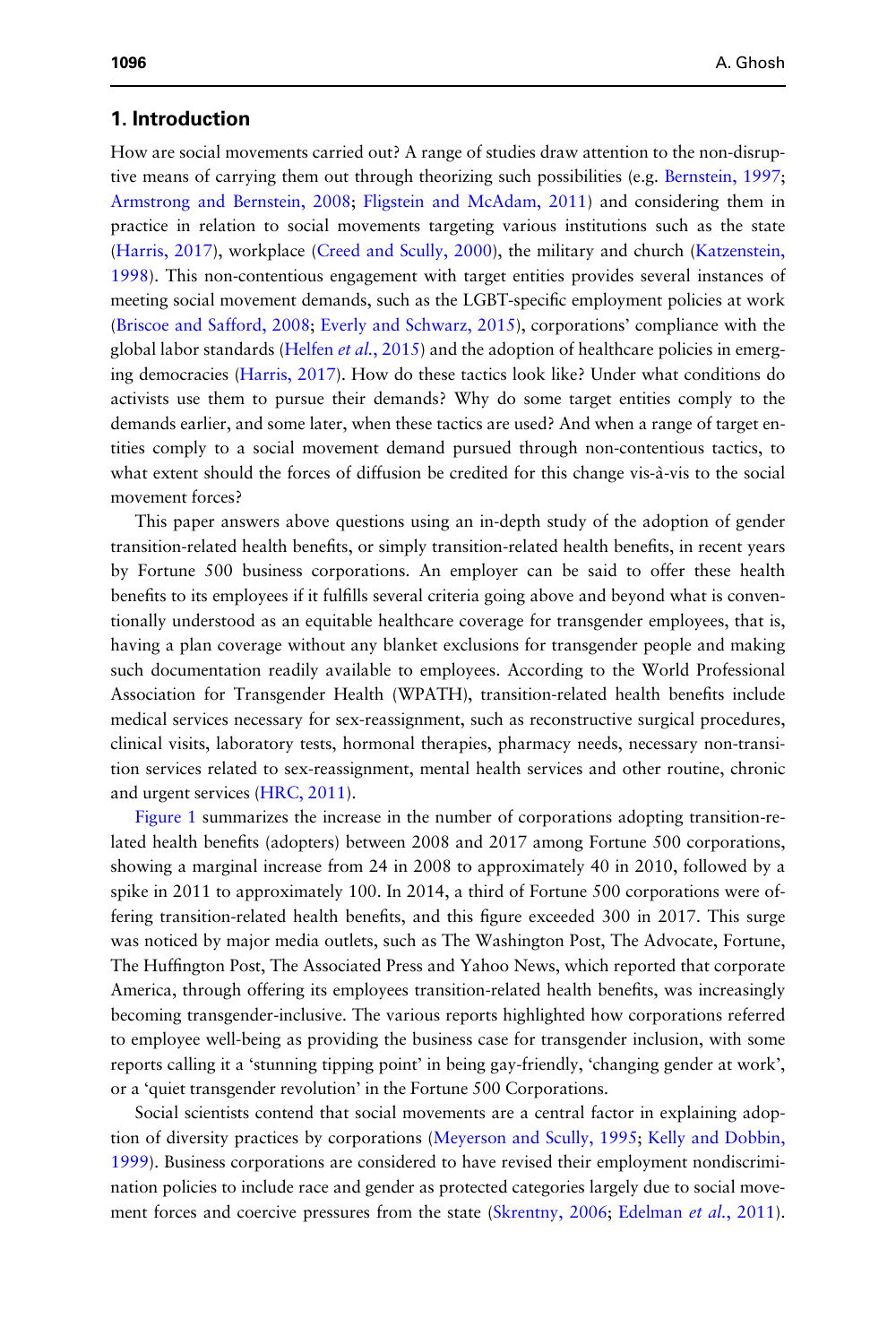

Figure 1 The number of Fortune 500 corporations offering transition-related health benefits to their employees, by year.

This paper examines the adoption of transition-related health benefits among Fortune 500 corporations between 2008 and 2017 as a phenomenon occurring due to social movement pressures, with primary responsibility for this change coming from the LGBT workplace movement. More specifically, this paper focuses on *what* the LGBT workplace movement did to produce that change. It also examines the cases of late adoption wherein certain businesses adopted these health benefits without being directly affected by the actions of the movement.

To explain the adoption of transition-related health benefits in Fortune 500 corporations, this study demonstrates how the LGBT workplace movement actors pursued these goals by conducting the politics of alignment with Fortune 500 business corporations as their target entities. The politics of alignment can be understood as challenging target entities to meet social movement demands by aligning these demands with the interests of these entities. It is argued that when Social Movement Organizations' (SMOs') programs benefit their target entities, these SMOs may conduct specific interventions in these programs, demanding certain outcomes from their target entities that would accomplish the movement goals. If the target entities do not meet these demands, they would stand to lose the benefits they had been deriving out of these programs. SMOs are more likely to make demands by introducing interventions in their programs at the time of a positive shift in the institutional environment for these demands. In this paper, the quantitative analyses of the adoption of transition-related employment health benefits show that corporations which would lose the reputational and economic benefits from the Corporate Equality Index (CEI) program of the Human Rights Campaign (HRC) as a result of not adopting these health benefits for their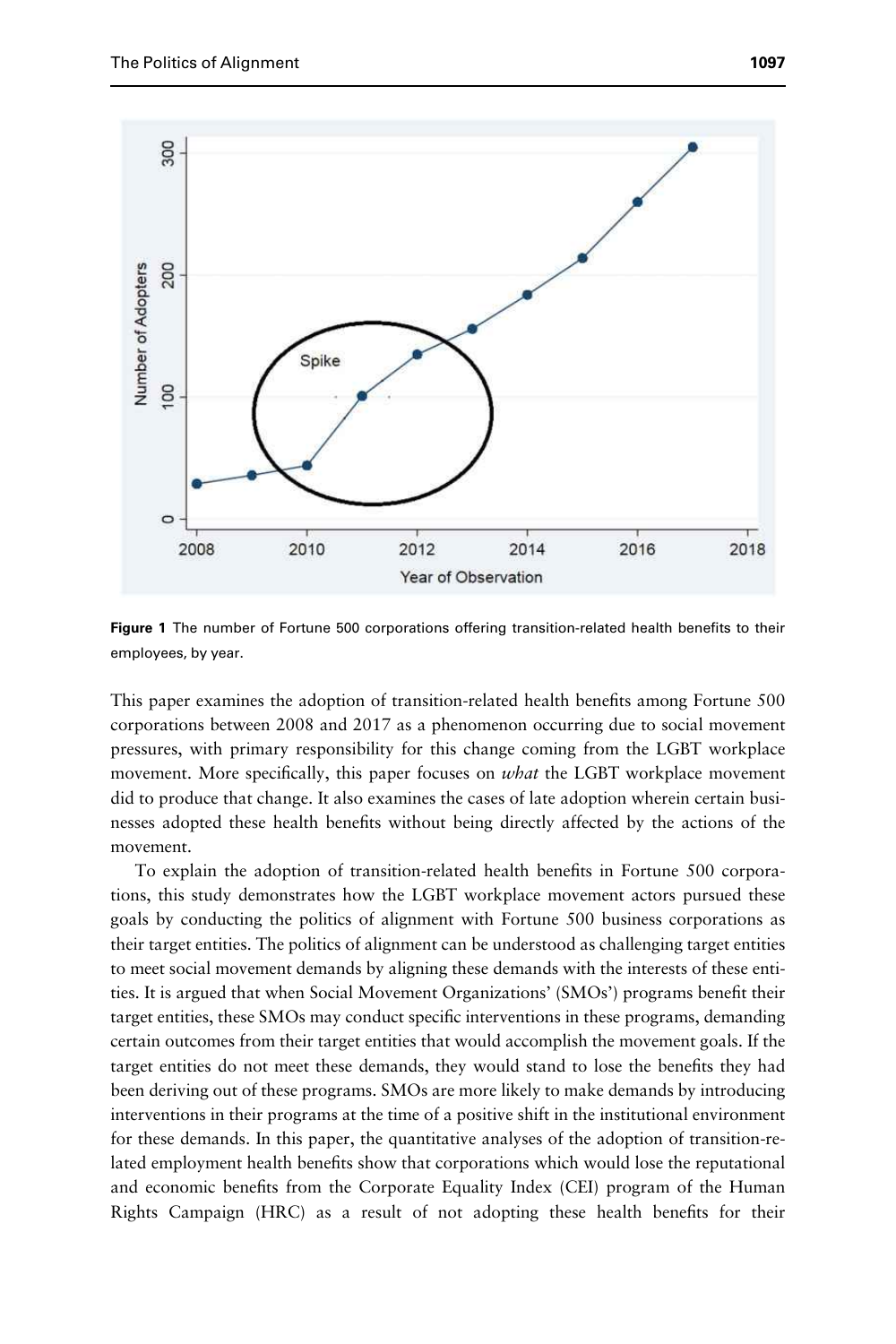employees—introduced as an intervention in the CEI program in 2011—were significantly more likely to adopt them than were those who would not.

Using a hazard rate analysis of a sample of 456 Fortune 500 corporations that had either adopted the transition-related health benefits for their employees or not by 2017, this paper demonstrates that, although several organizational and institutional factors highlighted in earlier studies (e.g. Bell *et al.*, 2011; Everly and Schwarz, 2015; Cook and Glass, 2016) were significant in predicting the adoption of transition-related health benefits over the years, an intervention introduced by the HRC in its CEI program, along with the insider activism from LGBT employee groups in corporations and the access of LGBT workplace movement organizations to corporations, had an overriding effect on those factors in explaining the adoption of these health benefits. A qualitative comparative analysis (QCA) of adopters showed that while the early adopters were largely those affected by the intervention, the late adopters—mainly the conservative corporations that were unaffected by the movement intervention—followed suit largely because of the isomorphic diffusion of these health benefits among an increasing number of Fortune 500 corporations within their respective industries or geographical locations.

This study illustrates how social movement actors can derive outcomes from their target entities through the 'politics of alignment', meaning engaging these entities in professionally created programs and leveraging these programs to pursue social movement outcomes by aligning the demands with the interests and vulnerabilities of the target entities. The current literature on organizations, social movements and behavioral economics offers compelling theoretical underpinnings to this approach of achieving movement outcomes.

## 2. The Politics of Alignment in Social Movements

Social scientists contend that social movements operate in broader fields of action heavily characterized by social movement–target entity interactions, many of which occur within institutional domains (e.g. Tarrow, 2011). These interactions often take advantage of the 'rich organizational life', that is, the dense array of institutionally available resources to pursue activism, as well as the power structures that activists can access through developing ties and proximity with their target entities (Von Eschen *et al.*, 1971). The social movements literature has long noted the process of 'dramatic ingratiation' whereby movement actors strategically accommodate the values and aims of their target entities to attain their own goals (Snow, 1979).

Recent theorizing on activism targeting business corporations observes that activists pay close attention to what matters to their target entities and *align* their goals with their target entities' objectives, making a business case for meeting their mutually compatible goals. Addressing these aligned interests creates a 'win-win' situation for both the target entities and the activists (Bernstein and Ghosh, 2015). The framework of politics of alignment draws on Bernstein and Ghosh's work on LGBT insider activism in corporations (2015) wherein they argue that these activists—who also are the employees of their target entities use their access to the top management through employee resource groups and use strategic microencounters (Creed and Scully, 2000) to make the business case for adopting several LGBT-inclusive employment policies and practices, such as sexual and gender identity nondiscrimination policies, same-sex domestic partner benefits, other health benefits for samesex families and outreach to LGBT communities through, for example, participating in pride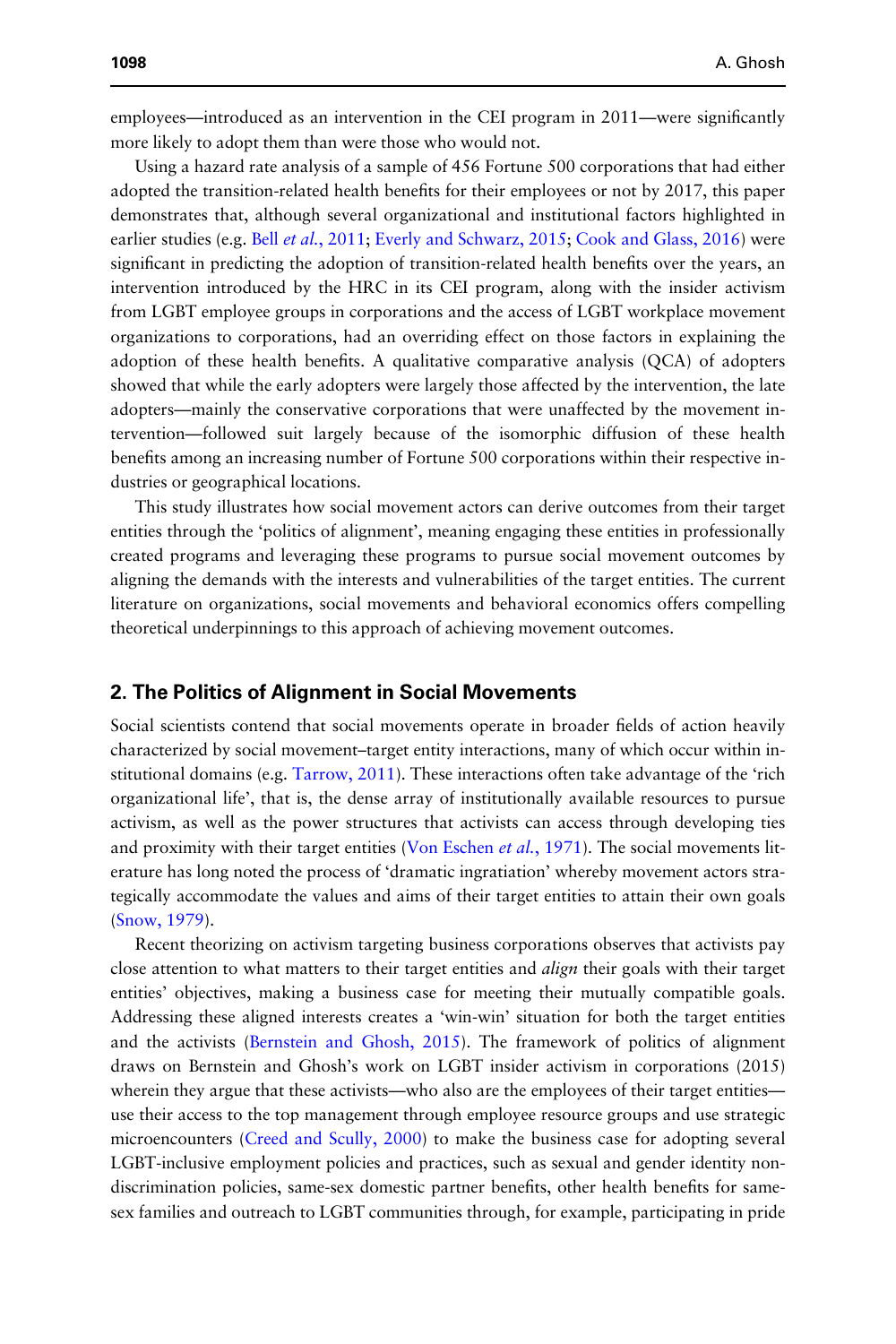parades and AIDS walk. The insider activists make the business case by advocating how these policy changes and practices would help their employer in retaining (as well as attracting) talented LGBT employees and expanding their product markets to LGBT consumers. These advocacies also highlight the adoption of similar policies and practices by peer corporations and questioning these employers directly, 'don't we want to be become as good as [our peers]?' In short, insider activists' mode of challenging their own employers as target entities involves aligning the movement demands with these entities' interests. Bernstein and Ghosh (2015) characterize this form of advocacy as 'repertoires of alignment' which they define as 'a combination of strategies deployed by social movement actors to achieve their collective goals by working towards meeting the objectives and interests of their target entities'. For business corporations, attracting and retaining talented employees, expanding their product markets and a favorable benchmarking with industry and geographical peers constitute some of the primary interests, and the LGBT insider activists often had their demands met by successfully aligning them with these interests.

The social movement literature is favorable toward extending the tactics of alignment to outsider activism as well. To begin with, scholars have observed that current activism targeting corporations ought to be less contentious and less politicized when demanding specific benefits, policies and practices (see King and Pearce, 2010, p. 254). Recent empirical studies have suggested broader possibilities of achieving social movement success using the politics of aligning and developing proximities with target entities. For example, movement actors targeting policy reforms may seek alignment with organizations and institutional structures outside of their fields. Harris (2017) found that in emerging democracies such as Thailand and Brazil, the movement for universal healthcare access was led by progressive doctors and medical professionals through their ties with the government.

Movement tactics deployed by aligning with target entities are relevant to LGBT social movements because contemporary LGBT political organizing has moved on from an oppositional us versus them approach to a 'building bridges' approach (Ghaziani, 2011). Corporations are considered to have adopted domestic partner benefits for their lesbian and gay employees by using micromobilization as a tactical approach to initiate face-to-face encounters with policy-makers for advocating, educating and making claims that partner benefits were integral to the family lives of gay people (Creed and Scully, 2000). Briscoe and Safford (2008) observe that activists advocating for the adoption of domestic partner benefits by corporations avoided obstructive tactics and protests; instead, they drew on economic justifications that resonated with the employers to support their advocacy.

The instances of actor-target alignment are expanding the traditionally understood gamut of options used by social movements. Through combining the roles of insider activism (e.g. Katzenstein, 1998; Raeburn, 2004) and institutional forces such as markets and inter-organizational networks (e.g. King and Pearce, 2010; Pacheco and Dean, 2015), activists have been increasingly claiming a space within multi-institutional activism where they are no longer complete outsiders in relation to their target entities and instead can engage in non-disruptive interactions with them in various institutional fields of action. These interactions result from a deeper social movement understanding of target entities and of institutional channels, of how they are structured and how they function, which facilitates pursuing social movement goals (Snow, 2004; Van Dyke *et al.*, 2004; Armstrong and Bernstein, 2008).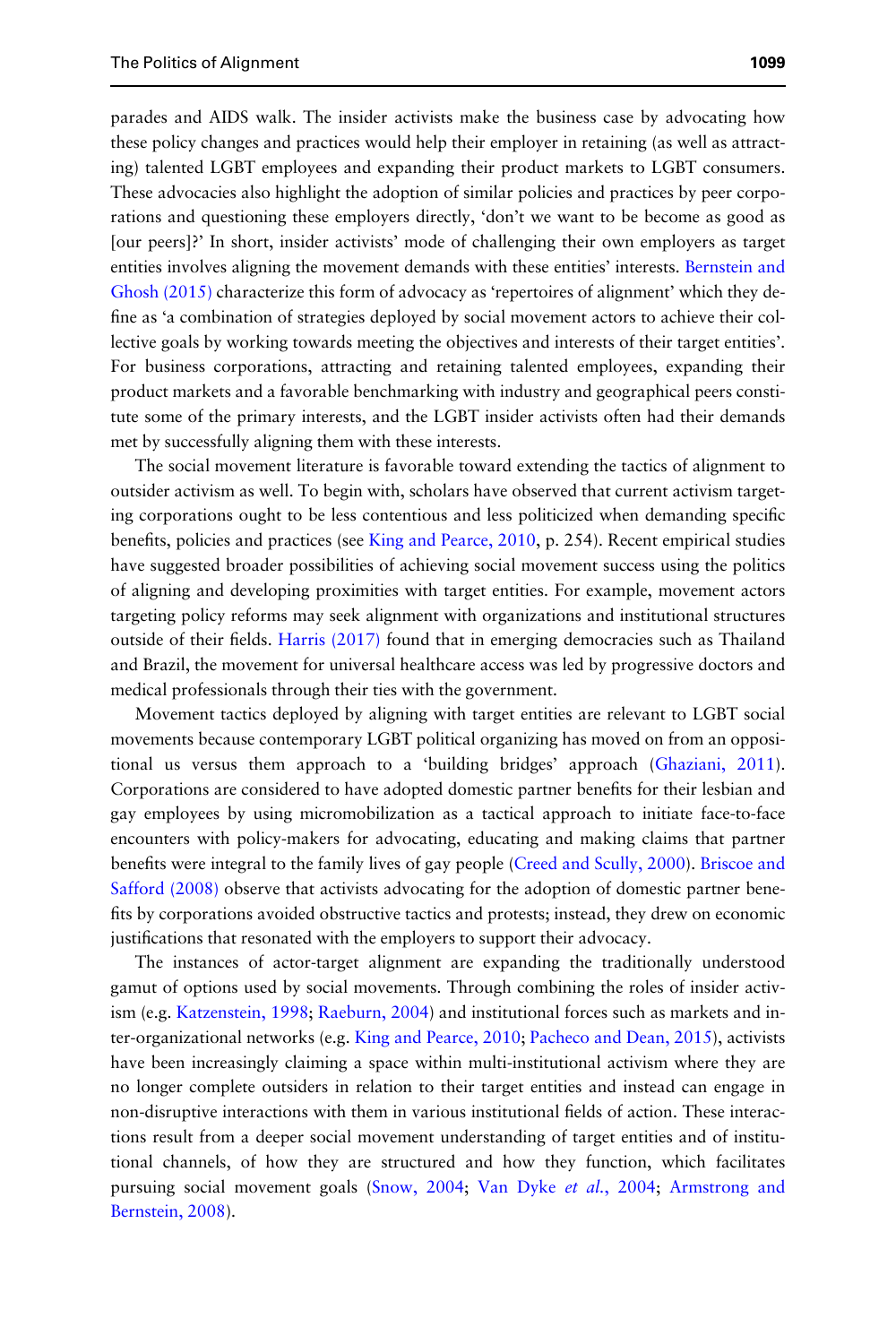Extending this approach, this paper conceptualizes politics of alignment in social movements which can be understood as engaging target entities in professionally created programs to benefit them while also leveraging these programs to demand certain movement outcomes from them. How do SMOs engage their target entities in such social movement programs? How could they leverage these programs to demand movement outcomes? Which target entities are most, and least, likely to be affected by this politics? The ensuing sections will answer these questions through a study of how LGBT workplace movement in the US targeted Fortune 500 corporations for adopting transition-related health benefits.

#### 2.1 Social movement programs and intervention as tools for alignment

In her book *Changing Corporate America from Inside Out: Lesbian and Gay Workplace Rights* (2004), Nicole Raeburn notes that the LGBT workplace movement began in the early 1980s before gaining prominence in the 1990s; it demanded that workplaces should be equitable for LGBT employees. To that end, this movement advocated for the inclusion of sexual orientation and gender identity/expressions as protected categories within equal employment opportunity (EEO) policies in corporations and demanded that employers offer domestic partner benefits to their lesbian and gay employees. Raeburn (2004) notes that, although several social movement organizations had worked on these types of issues, the HRC and Out & Equal Workplace Advocates were the two most prominent organizations in LGBT workplace activism. The HRC initiated its workplace activism program, the 'Work-Net project', in the mid-1990s. In 2002, it consolidated the resources of this project into the CEI program, which intended to annually survey corporations and publish their ratings on the adoption of LGBT-friendly policies and benefits.

After gaining substantial wins for the adoption of nondiscrimination policies and domestic partner benefits (Raeburn, 2004), the HRC started publishing data on the adoption of transition-related health benefits in 2008. It published that information for another two years and, in 2011, made the provision of these health benefits as a 10-point criterion in the CEI. As a result, the fulfillment of this criterion became mandatory for attaining a 100% score in the index from 2011 (HRC, 2011). The corporations that were affected by this intervention were the ones whose index scores would plummet if they did not adopt these health benefits. These corporations were the ones that had enjoyed high scores, like 100 and 95% in 2010 without adopting the transition-related health benefits, and whose index score would have decreased to 90% in 2011 if they continued to be non-adopters given that their performance on the rest of the indexed criteria remained the same as in the previous year.

The use of third-party rating systems within the domains of corporate social responsibility, environment and sustainability and workforce diversity to influence corporate behaviors is well known. External ratings can provide buyers with useful information for making buying decisions that they generally cannot obtain on their own. Therefore, when improving a rating has potential benefits higher than the costs, corporations with poor ratings tend to make efforts to improve their rating. When a rating agency expands its rating criteria, it may cause an 'exogenous shock', driving corporations to meet the new criterion(a) (Chatterji and Toffel, 2010). When poorly rated corporations are surrounded by highly rated corporations, they are more likely to work on improving their rating, thus diffusing rating criteria even further by producing spillover effects (Sharkey and Bromley, 2015). These studies offer useful insights on how rating systems for corporations can be used by SMOs as well.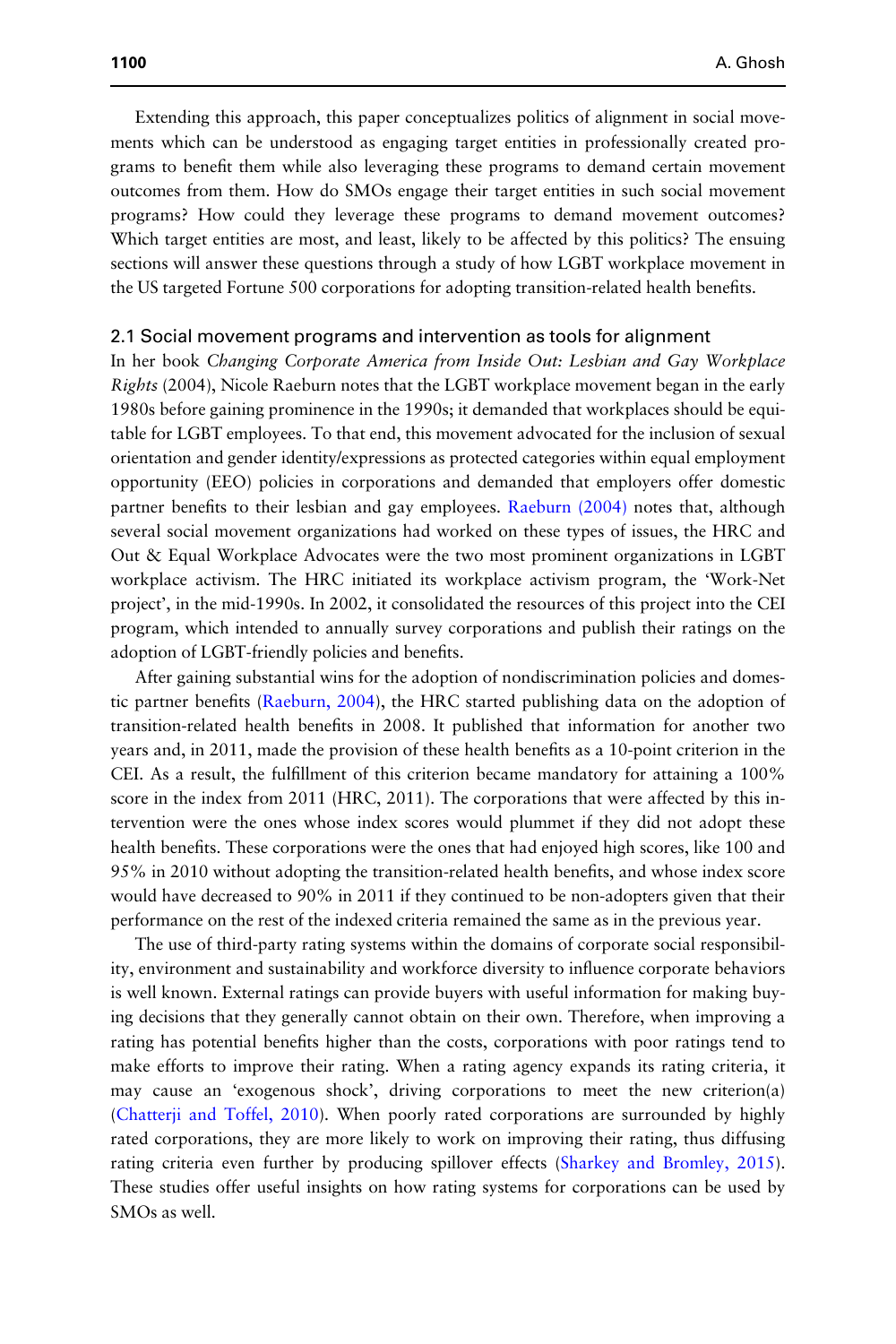Expanding the rating criteria to make the rated entities work on achieving new milestones can be considered an 'intervention'. The term 'intervention' is seldom used in the social movements' literature, but the organizations literature understands intervention as a measurable 'step' introduced to bring about an internal change—mainly for improving the performance—in a corporation (e.g. Gist, 1987; Huselid, 1995; Sturman, 2000). Organizational studies exemplify interventions in corporations through numerous examples such as adding enrichment to current job descriptions for enhancing employee performance (Huselid, 1995), introducing scientific applications in investment decision programs (Sturman, 2000), and adding efficacy modules in existing training programs to enhance the capabilities of minority employees (Gist, 1987).

When the rating agency is a social movement organization, an expansion of rating criteria can be studied as an intervention to elucidate what makes a social movement organization introduce these interventions. When would a SMO bring an intervention to its program? Why would some corporations respond to them and others will not? Furthermore, do such interventions produce mere 'exogenous shocks' involving a sporadic achievement of social movement demands or could such interventions have longer lasting effects? If the latter, what makes that happen?

#### 2.2 External environment and legitimacy to the movement

The decade of 2010 marked a steady positive shift in the social environment toward LGBT issues. For example, the data from Pew Research Center shows that favorable public opinion toward same-sex marriage had been steadily increasing, and the unfavorable opinion had been decreasing, since 2009. The year 2011, particularly, was the turning point when more Americans supported gay marriage than opposed it.<sup>1</sup> To gather insights on HRC's intervention of expanding its CEI in 2011, I contacted the HRC Workplace Equality Foundation for an interview on November 2017. The Deputy Director of the Foundation responded to my request and I interviewed her on December 5, 2017. In that interview, the Deputy Director informed that in their annual CEI survey administered to business corporations since 2002, the HRC had been asking since 2006 whether corporations had adopted transition-related health benefits. HRC began publishing this data in 2008 when it observed that corporations were starting to adopt these health benefits. While the Deputy Director contended that the HRC had long been educating employers on the medical necessity of transition-related health benefits which led to the surge in the adoption, my asking of why HRC made these health benefits mandatory in its CEI program in 2011, and not in any other year, gave me more information. The Deputy Director provided an explanation in terms of the 'critical math of the insurance corporations', which meant that, according to HRC's estimation, the market supply in 2011 of transition-related health insurance policies was sufficient to meet the demand for these health benefits if they were to become a mandatory component in the CEI.

A survey of medical policies published by Transcend Legal (https://transcendlegal.org), a nonprofit organization that caters to the legal needs of transgender people, supports HRC's estimation with relevant data. The insurers' data indicate that the benefits plan was first offered by an insurer in 1999, followed by a second one doing so in 2002. Two more insurers

1 Pews Research Center https://www.pewforum.org/fact-sheet/changing-attitudes-on-gay-marriage/ accessed on December 18, 2020.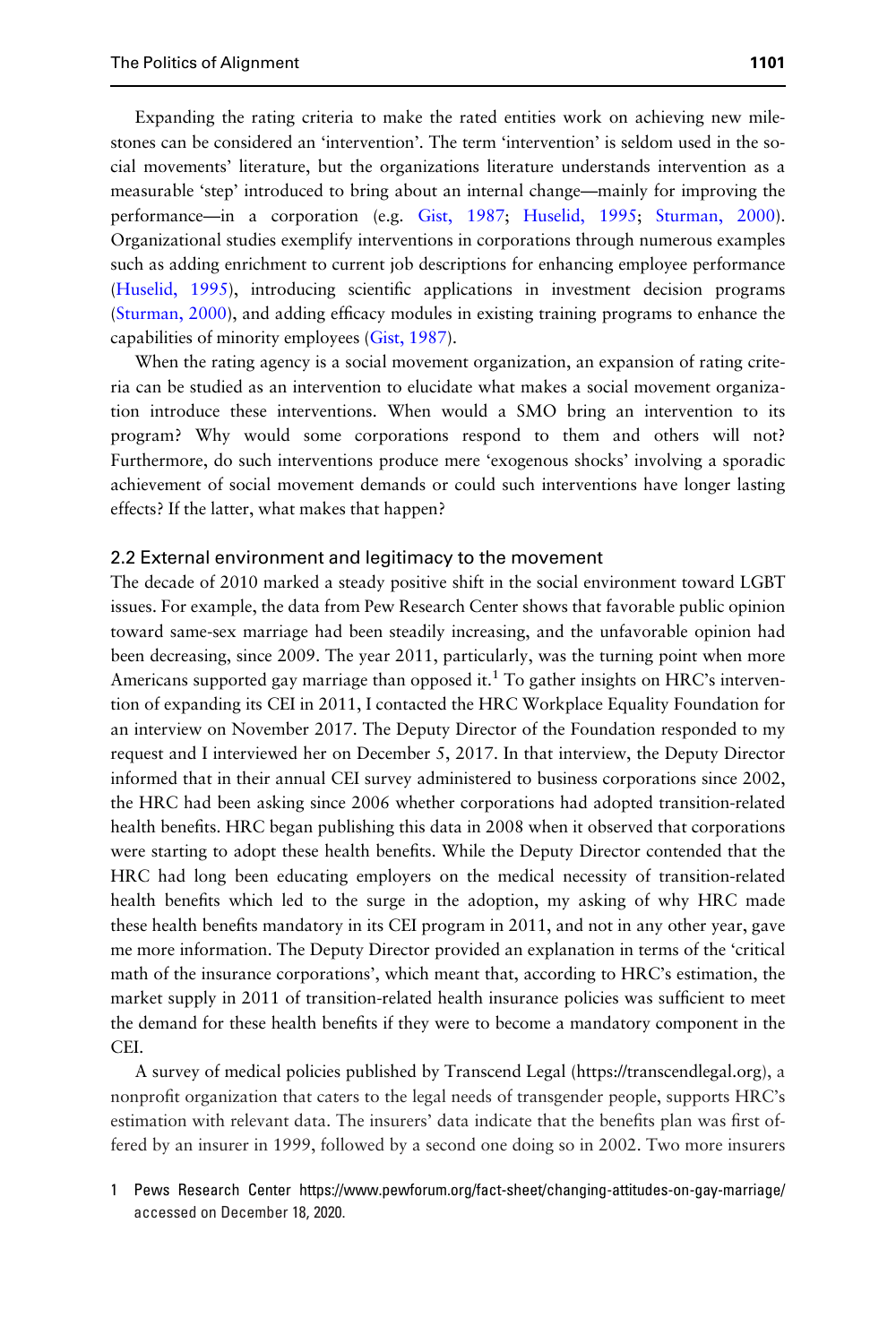

Figure 2 Percent increase in Fortune 500 adopters and insurance providers of gender transition-related health benefits.

followed suit in 2006, expanding the size of this group to 4. In 2008, the HRC observed corporations adopting these health benefits and started reporting the data on adopters among for-profit corporations. By 2008, 24 Fortune 500 corporations had adopted transition-related health benefits, which increased to 36 in 2009 and to 44 in 2010. The number of insurers offering transition-inclusive health insurance plans also increased to 10 in 2010 and to 13 in 2011. With enough availability of insurers in 2010 to ensure that a 'critical mass of insurers' was achieved for the supply, the HRC made the transition-related health benefits mandatory in its CEI in 2011.

Figure 2 compares the rate of increase in the number of insurers and adopters from 2009 to 2017. The spike in the rate of increase in adopters in 2011 was preceded by a comparable spike in the rate of increase in insurers in 2010. When the insurance for transition-related health benefits became available from insurers, the HRC stimulated a demand for them through introducing its criteria expansion intervention. If this intervention had been introduced earlier, few corporations would have adopted these health benefits because of a lack of insurance providers. The intervention HRC introduced in the CEI was timed to align the supply of transition-related health benefits insurance from insurers and their demand from employers to include them in their employee health insurance programs. In other words, the intervention was timed to leverage the favorable external environment for transition-related health benefits in order to demand corporations to adopt them.

The second question is: why some corporations responded to this intervention by adopting these health benefits while others did not? To answer this, social movement theory has long noted that economic actors, such as corporations, decide on bending down to social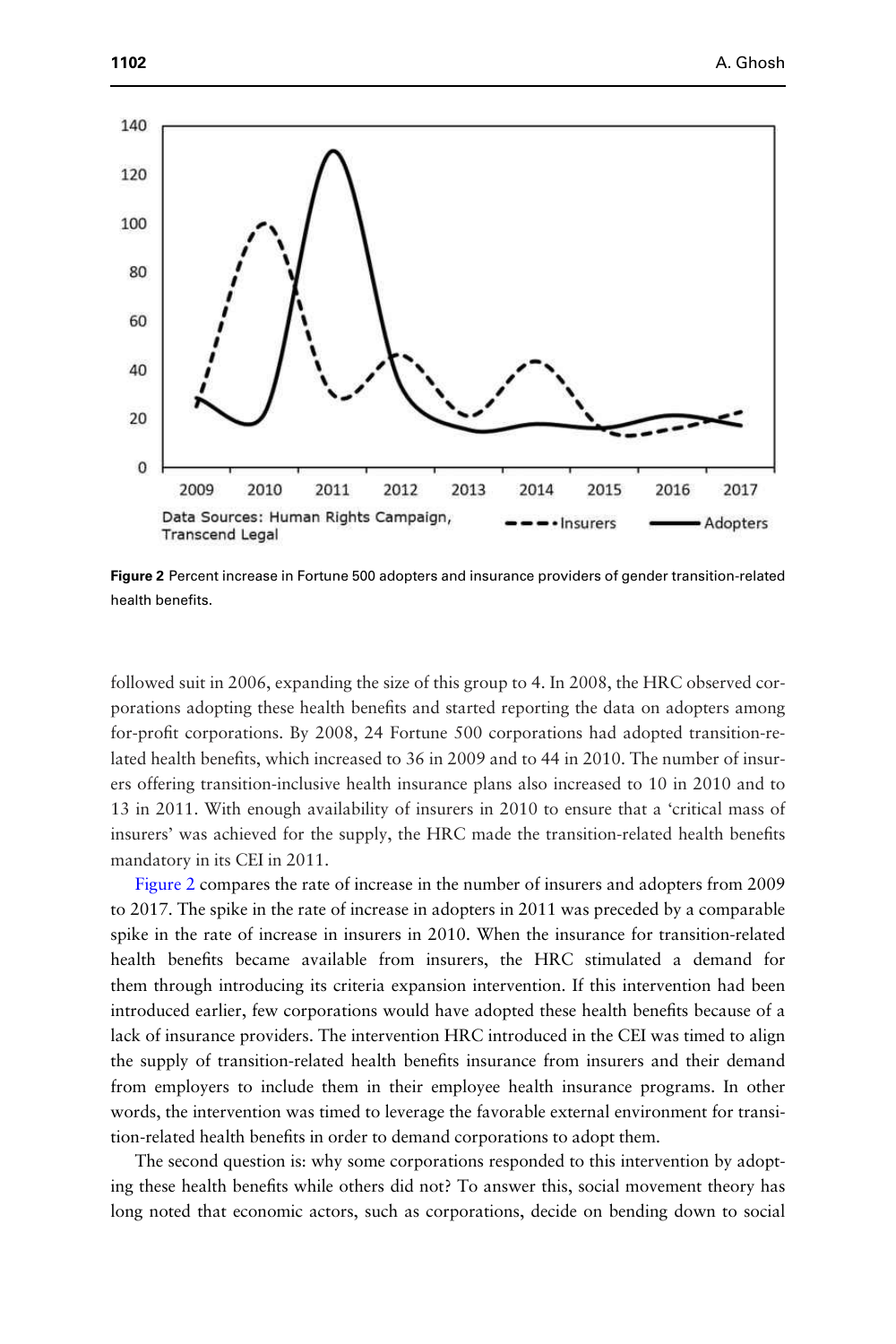movement pressures through assessing their own vulnerability and conducting a cost–benefits analysis on whether acceding to the social movement demands is beneficial to them (Luders, 2006). According to prospect theory in behavioral economics, decision makers are affected by the way the likelihood of sanctions is communicated. They are more likely to avoid what is perceived as a negative sanction than to embrace what can be perceived as a positive sanction when the outcome of both are same (Kahneman and Tversky, 1979). For example, a five-cent per gallon increase in the price of gasoline when paying with a credit card could be framed as either a 'credit card surcharge' or a 'cash discount'. Prospect theory suggests that consumers would be more likely to avoid using a credit card if the increase were framed and communicated as a 'credit card surcharge', because it would induce a fear of losing money (Aldag, 2012).

Likewise, organizations are more likely to react to a prospect of loss than of gain. For example, De Borger and Glazer  $(2017)$  found that if a toll increase for surface transportation is proposed, the lobbying efforts of driver organizations opposed to the proposal will intensify many times more than will the lobbying efforts of non-driver organizations (such as environmentalists and public commuters) in support of the proposal, even when the odds of implementing the proposed toll increase are low. The driver organizations' intensified opposition to the toll increase can be understood as a loss-aversion reaction of organizations that are readier to act when they anticipate incurring monetary losses. Likewise, it is known that corporations are more likely to act when protest events or boycotts are likely to tarnish their reputation and affect stock prices or shareholdings (Bartley and Child, 2014). Applying the same logic, corporations will also readily act when they are afraid of losing the benefits which they derive from social movement programs in terms of increasing their shareholding value and gaining reputation in the market.

Research shows that the CEI program has benefitted its participating corporations in enhancing their shareholding value and maintaining reputation among peers and in markets. The HRC became a 'certifier' of diversity achievement through releasing annual CEI ratings for corporations obtained through assessing their employment policies and health benefits for LGBT employees. The Fortune 500 corporations that wish to retain and attract talented employees and to portray a diversity-inclusive image to their customers and markets chase high scores on this index to demonstrate their diversity credentials. They often view the CEI as a benchmarking tool for diversity and inclusion (Bernstein and Ghosh, 2015), and they use their high rating on this index to tell their investors, customers and the public that they are inclusive of diverse populations (Wang and Schwarz, 2010; Everly and Schwarz, 2015; Cook and Glass, 2016). Corporations pay attention to their performance in the CEI rating also because they find it linked to their stock performance (Wang and Schwarz, 2010). Corporations that want to maintain a high score on this index, therefore, are also sensitive to any changes made in the definitions of this index that would potentially affect their rating. Therefore, when transition-related health benefits were made a 10% component in the CEI in 2011, corporations that did not offer them and whose index score threatened to fall because of this change were more likely to adopt them to maintain their score when compared with their counterparts whose scores were not affected by this change. The propensity to adopt these health benefits in the former group also accelerated because the monetary costs of adding them to employee health insurance were lower (Herman, 2013) than the costs of not doing so (Wang and Schwarz, 2010).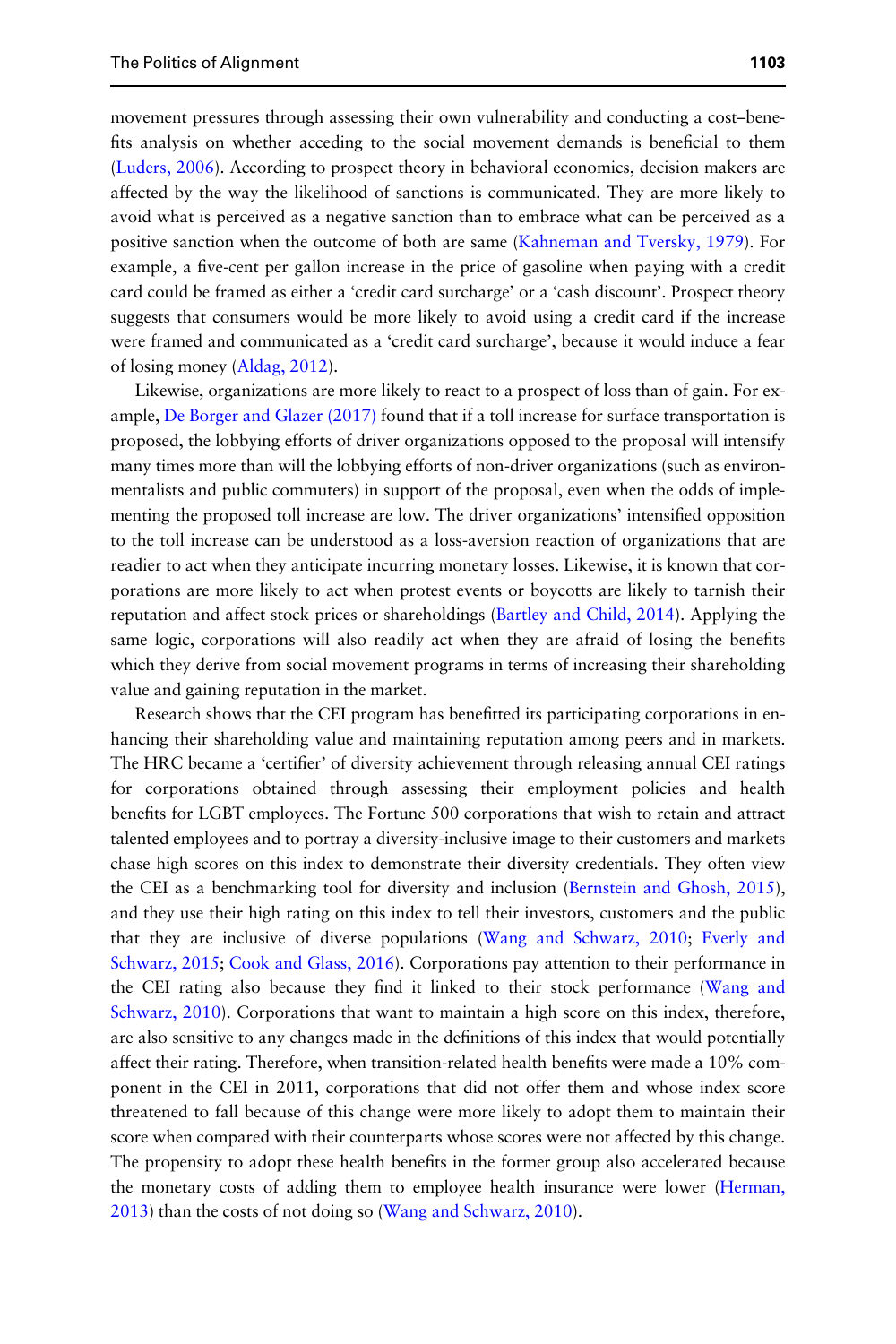Based on these considerations, it is hypothesized in this study that the adoption of transition-related health benefits in 2011 and in later years by corporations occurred mainly because of the HRC's introduction of the intervention to expand the CEI program to include these health benefits. The preceding discussion shows that the HRC's decision to make them a mandatory component of the CEI ratings in 2011 leveraged a favorable institutional environment created by the legitimacy of LGBT causes and the inclusion of transition-related health benefits in the employment health programs offered by insurers. Thus, it is hypothesized that:

H1: Business corporations whose CEI scores were to reduce because of the intervention introduced by the HRC in its CEI program were more likely to adopt transition-related health benefits for their employees than were those whose scores remained unaffected by this intervention.

## 3. Insider Activism and Social Movement Access

Social movement studies have underscored that insider activism, or activism within institutions that involves their own members and employees as activists, have been successful in achieving positive and substantive outcomes. Insider activists in the Catholic Church, in the military, and in business corporations have employed non-obstructive mobilization within institutional fields to achieve such outcomes (Katzenstein, 1998; Raeburn, 2004; Clair *et al.*, 2005; Ghosh, 2012) while operating within the values and logics employed by their target entities (Foldy and Creed, 1999). Activists have achieved more equitable spaces for women and LGBT people in their organizations through discursive politics using symbols, languages and artifacts specific to target entities (Katzenstein, 1998), as well as microencounters (Creed and Scully, 2000), and internal mobilization (Raeburn, 2004). Social movement scholars have found that LGBT employee resource groups within corporations were instrumental in their corporation's adoption of LGBT-inclusive policies when these groups were active over several years (Briscoe and Safford, 2008; Bernstein *et al.*, 2014). LGBT employee resource groups have linked LGBT employees and their allies within corporations to work toward aligning the diversity goals of corporations with the welfare of LGBT employees and external LGBT communities (Bernstein and Ghosh, 2015).

Hence, organizations that have had an LGBT employee resource group active for several years were more likely to adopt inclusive policies than those that did not. Thus, it is hypothesized that:

H2: The longer a corporation has had an LGBT employee resource group, the higher are the odds of that corporation adopting transition-related health benefits for its employees.

Social movement scholars have long noted that an effective means for attaining desired outcomes is for social movement actors to have access to policy-making processes in target entities (Rochon and Mazmanian, 1993). Insider activism has rarely been studied in isolation from its networking ties with external movement organizations. Although insider activists have institutional access, they usually lack the resources (such as knowledge and informational networks) for effective long-term activism. External social movement organizations, on the other hand, have extensive networks and broader knowledge of corporate practices regarding employment policies and benefits. Hence, external social movement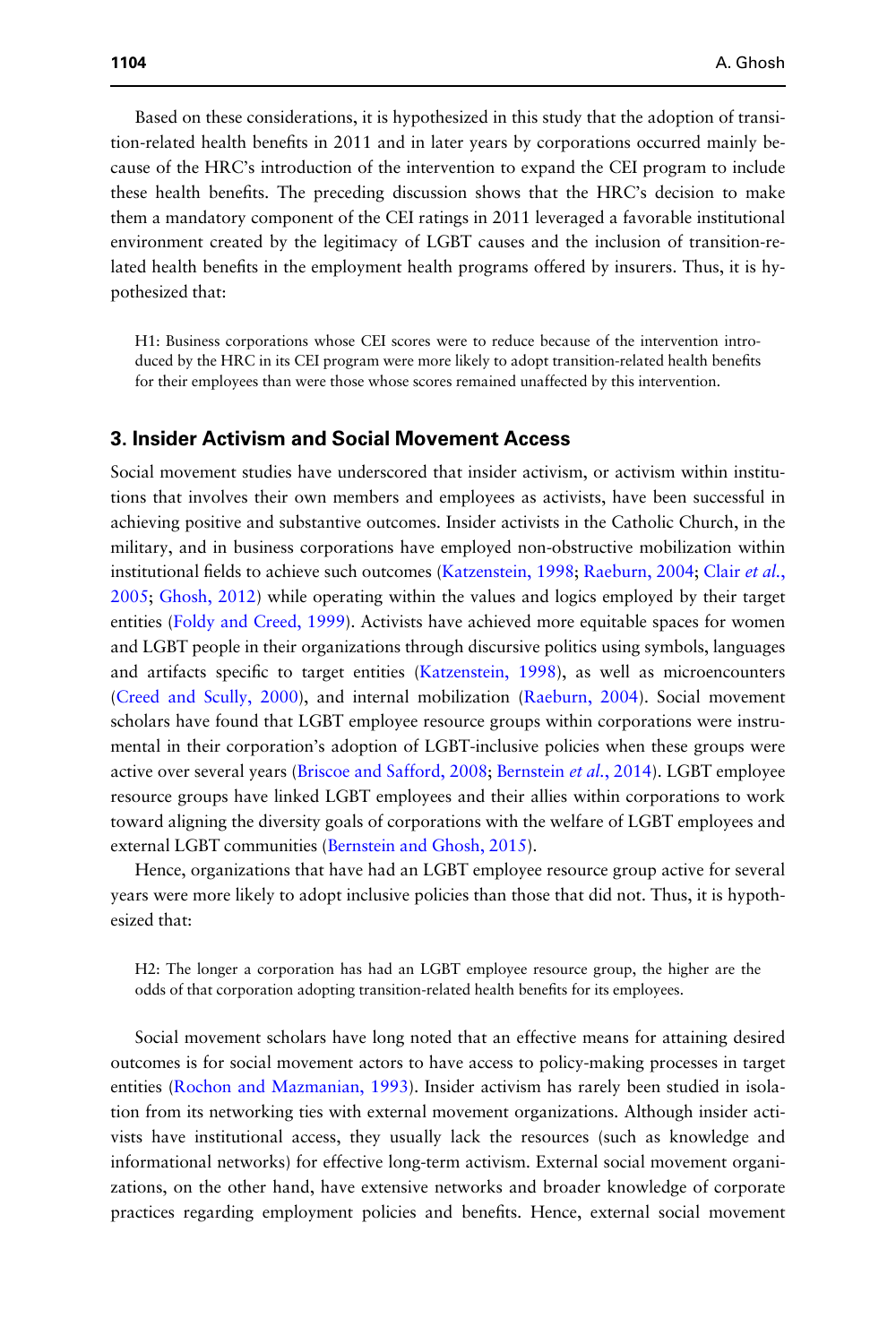organizations often equip insider activists with resources needed to successfully advocate for policy changes within the insider activists' particular organizational channels, meaning that when these two approaches combine, they complement each other (Katzenstein, 1998; Raeburn, 2004). This level of professional networking and advocacy cannot occur if employers block insider activists' access to external movement organizations or if employers prevent their corporations from being accessed by external movement organizations.

When employers become inaccessible to SMOs, employers are less likely to offer what these organizations demand. For example, the CEI reports published from 2011 have consistently shown that corporations that did not officially respond to HRC surveys typically scored very low on the overall index. In contrast, corporations that were accessible to external LGBT workplace movement organizations through sponsorship, advocacy or leadership<sup>2</sup> have consistently scored high on the index and were, therefore, more likely to adopt an additional LGBT-inclusive employment policy. Thus, it is hypothesized that:

H3: Business corporations that had been accessible to LGBT workplace movement organizations were more likely to adopt transition-related health benefits for their employees than those who had not been.

# 4. Data and Methods

For this study, an original time-series quantitative dataset of Fortune 500 corporations was created. The unit of observation was the corporation and the unit of analysis was whether that corporation adopted transition-related health benefits in the year of measurement. In all, the dataset spanned from 2008 to 2017, and included 456 corporations and 3686 yearly observations. The components of the dataset are described below.

2 A survey of publications from LGBT workplace movement organizations, such as Equality magazine and the annual meeting reports from the HRC and Out & Equal Workplace Advocates, shows that corporations accessible to LGBT workplace movement organizations have helped the movement in three ways. The first is through monetary sponsorship and advertisements in those publications. The corporations are thus accessible to the social movement organizations through the monies they provide. The second is through letting their managerial level employees (mostly LGBT) network with those organizations and serve in leadership roles within the LGBT workplace movement. The annual meeting reports of the HRC and Out & Equal Workplace Advocates and the HRC's Equality magazine have routinely showcased such employee leaders. The third is through advocating for LGBT-inclusive policies at state level. The HRC and other LGBT movement organizations have long formed coalitions of employers to support immigration equality, marriage equality, and passing of the Federal Employment Nondiscrimination Act (ENDA). ENDA is intended to legally prohibit workplace discrimination of LGBT persons in the United States. To support ENDA, the HRC created the "Business Coalition for Workplace Fairness" in 2000. As of April 2014, the coalition included 100+ business corporations.

Several of these corporations have testified before Congress in support of ENDA (https:// www.hrc.org/resources/business-coalition-for-workplace-fairness-members, retrieved on May 29, 2018). These three means by which corporations made themselves accessible to LGBT workplace movement organizations exemplify how corporations help organizations meet their advocacy goals.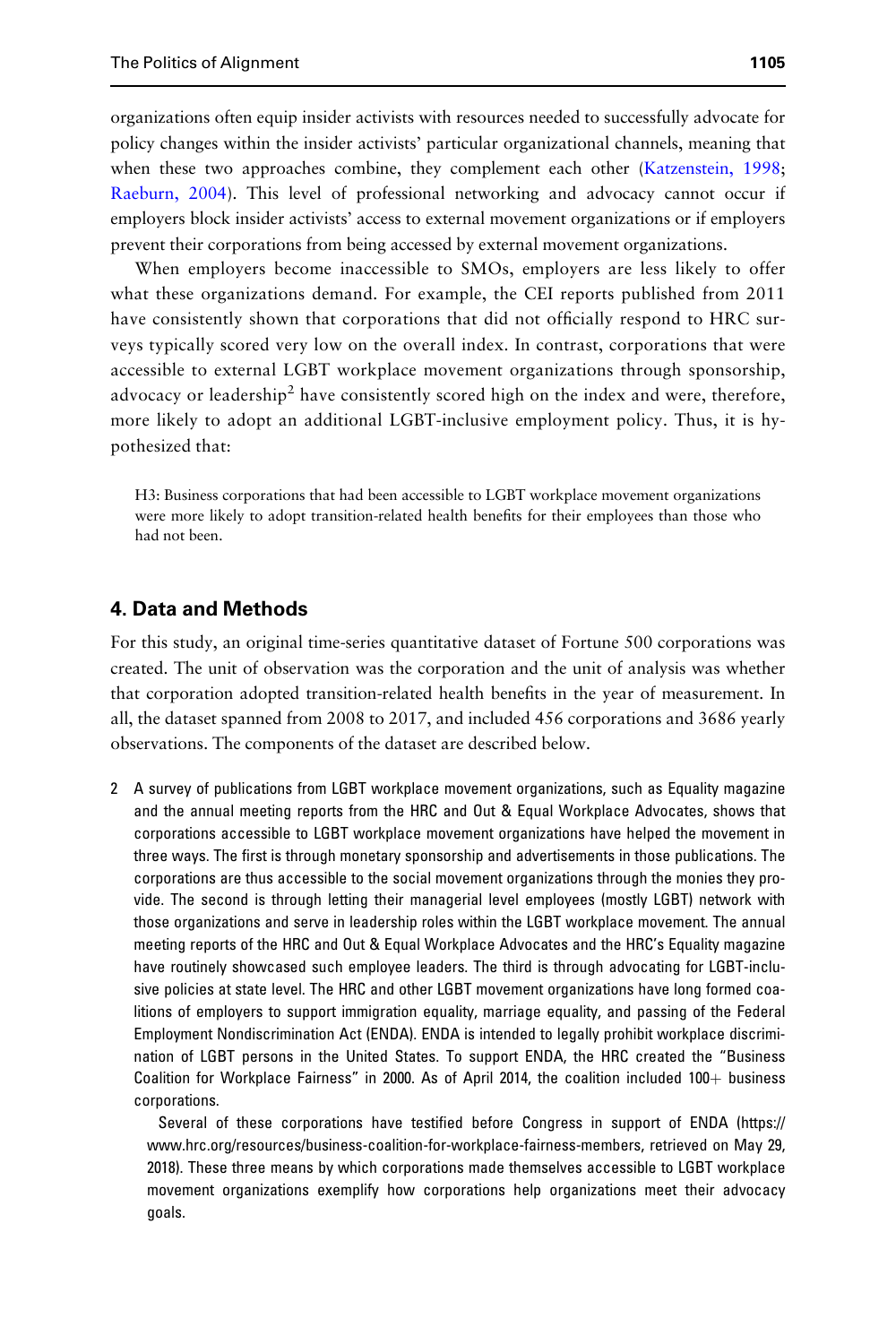#### 4.1 The dependent variable

Data for the dependent variable 'transition-related health benefits' were sourced from annual CEI reports, which are based on survey responses from Fortune 500 corporations and other for-profit corporations collected by the HRC each year from 2008 to 2017. The dependent variable was coded as dichotomous (' $0' = No$ ; '1' = Yes) depending on whether a corporation had adopted transition-related health benefits for its employees in the year of measurement. Corporations that had already adopted them prior to 2009 were not included in this dataset<sup>3</sup>, and once a corporation within the dataset became an adopter, it was removed from the subsequent years of the dataset.

#### 4.2 Predictor variables

The substantive predictor variables served to measure the intensity of LGBT workplace movement activity for each corporation. The data were largely derived from the archives and reports of the HRC and Out & Equal Workplace Advocates that are actively involved in the LGBT workplace movement.

The social movement intervention was measured as a dichotomous variable (' $0' =$  no; '1'  $=$  yes), which showed the effect of the HRC's expansion of the definition of transgender health benefits<sup>4</sup> in 2011 on each corporation (HRC, 2011). The expansion of that definition to include surgical reassignment benefits had two distinct effects. First, the corporations that had adopted the pre-2011 version of transgender health benefits and scored 100% on the CEI would experience a drop of 10 points in their index score since, without including surgical reassignment benefits, the health benefits those corporations did offer would not count toward maintaining their index score. The second effect was that corporations that had not adopted any transgender health benefits by 2010 and scored 95% on the CEI would experience a 5-point drop in their index score. Corporations that potentially experienced a drop in the CEI score as a result of the intervention—by falling into either of the above two groups—were coded as '1' under the social movement intervention variable in 2011 and in subsequent years. The remaining corporations were coded as '0' in those years under

- 3 The data pertaining to which corporations existed as adopters on a particular year was available from 2008 in the CEI reports. There was no way to find out on which year the corporations identified as adopters in 2008 had adopted these health benefits. And so, they were excluded from the dataset. This does not impact the results of the analyses much as only 24, or 5% of, Fortune 500 corporations were excluded from the dataset for this reason.
- 4 'Transgender health benefits' are different from 'transition-related health benefits'. Transgender health benefits correspond to the HRC's 2010 definition of non-surgical health benefits offered to transgender people, such as hormonal therapy and clinical visits. On the Corporate Equality Index score, transgender health benefits were then worth five points (out of 100 points). The surgical reassignment benefits of each corporation were indicated with a check mark '✓' (meaning it provided those health benefits) or a 'blank' (meaning it did not provide them). The provision of surgical reassignment benefits did not affect a corporation's index score. This scheme changed in 2011 and the health benefits for transgender people were now worth 10 points (out of 100 points) on the Corporate Equality Index. Corporations that included surgical reassignment benefits within the health benefits provided to transgender employees would now receive the full 10 points; those that would not would lose all 10 points available. For the complete 2010 and 2011 definitions, refer to the Corporate Equality Index report 2011 (HRC, 2011).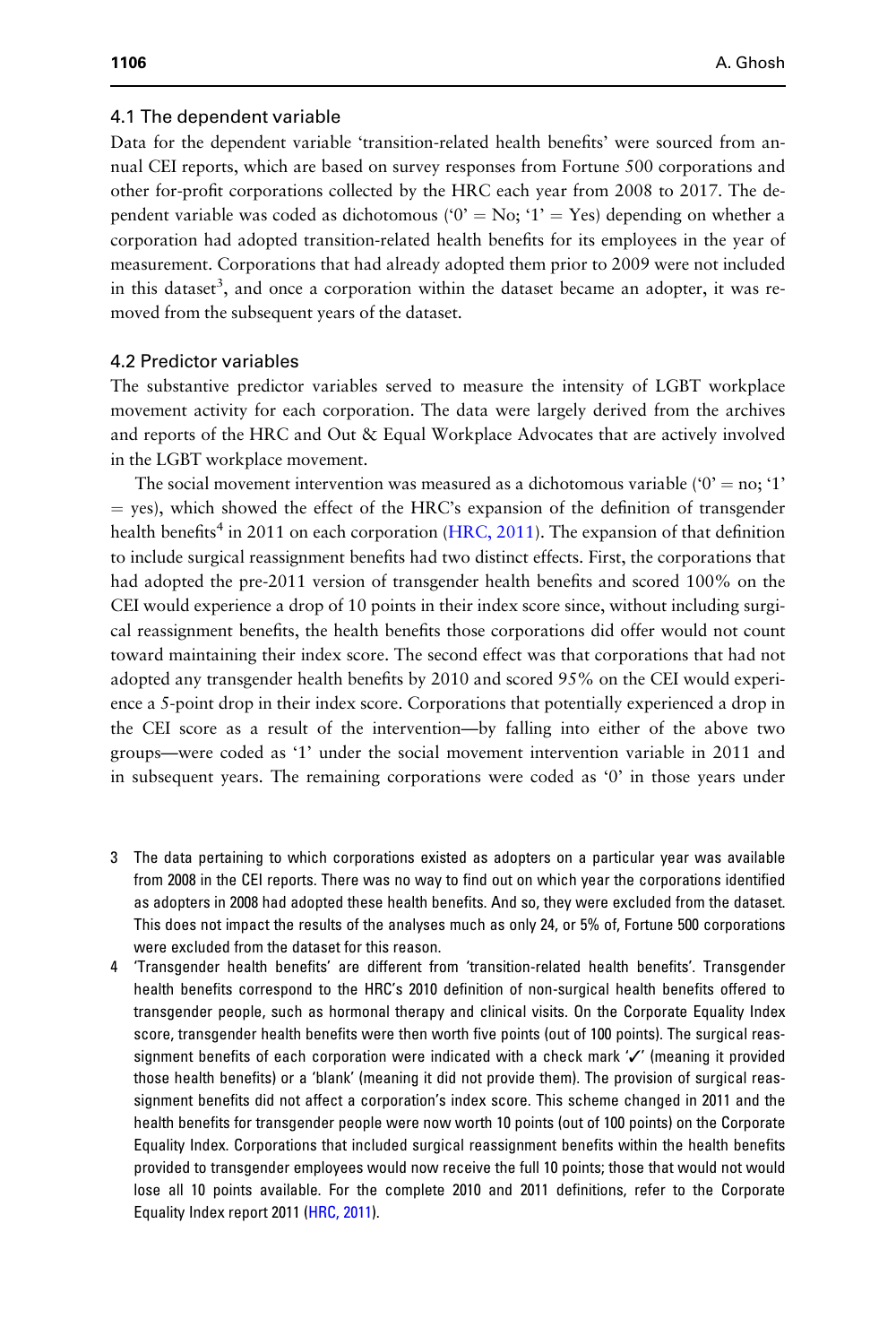the social movement intervention variable. Because the intervention did not occur until 2011, the pre-2011 cases for all corporations were coded as '0' under the intervention variable.

Insider activism was measured as the number of years a corporation had an active and employer-recognized LGBT employee resource group in the year of measurement. This number was rounded up to the nearest integer. For example, if a group started in 2002, the value of the insider activism variable in 2011 was '10'. The data for this variable were sourced from annual CEI surveys.

The external social movement access was measured as an ordinal variable  $(-1, 0)$  and '1'). A reference value of '0' was assigned to corporations that officially responded to the CEI survey in the year of measurement. A reference value of '1' was assigned to those corporations that, in addition to reporting their LGBT employment policies, also supported LGBT workplace movements through advocacy, monetary sponsorship or leadership in the year of measurement. The relevant data were obtained through qualitative coding of periodic publications such as Equality magazine and from annual meeting reports from the HRC and Out & Equal Workplace Advocates. A reference value of '–1' was assigned to corporations that did not officially respond to the CEI survey in the year of measurement, and non-responses were considered indicative of a corporation's inaccessibility to the LGBT workplace movement. The HRC indicates non-response in their CEI reports through either reporting the corporation's data in a gray font (when they receive this information through unofficial sources) or offering no report for the relevant corporations.

## 4.3 Control variables

Based on a review of current organizational research on the adoption of LGBT-inclusive employment policies by corporations, several institutional and organizational factors were used as control variables. Table 1 summarizes the organizational and institutional arguments for adopting LGBT employment policies. Based on these arguments, several potential predictors were controlled for in the quantitative analyses: firm size, human resource practices of the corporation, isomorphic diffusions across industry and location, ranking among peer Fortune 500 corporations in the industry, gender diversity in the board of directors in the corporation, democratic partisanship of the corporation and unionization of employees. Table 1 also provides a definition and measurement for each variable and the data source. As with the substantive variables, the control variables have also been measured for each year of observation.

Table 2 provides descriptive statistics and a correlation matrix for all variables used. The descriptive statistics are shown for adopters, non-adopters and for all cases. This classification also indicates whether the dependent variable and covariates were significantly different for the adopters versus the non-adopters.

#### 4.4 Method of analysis

Social movement and organization scholars have long used Cox hazard rate analysis for examining policy diffusion across organizational entities using discrete-year series data (e.g. Chaves, 1996; Douglas *et al.*, 2015). The hazard rate is defined as the odds of adopting the policy by an organization in a given year. Mathematically, the hazard rate can be expressed as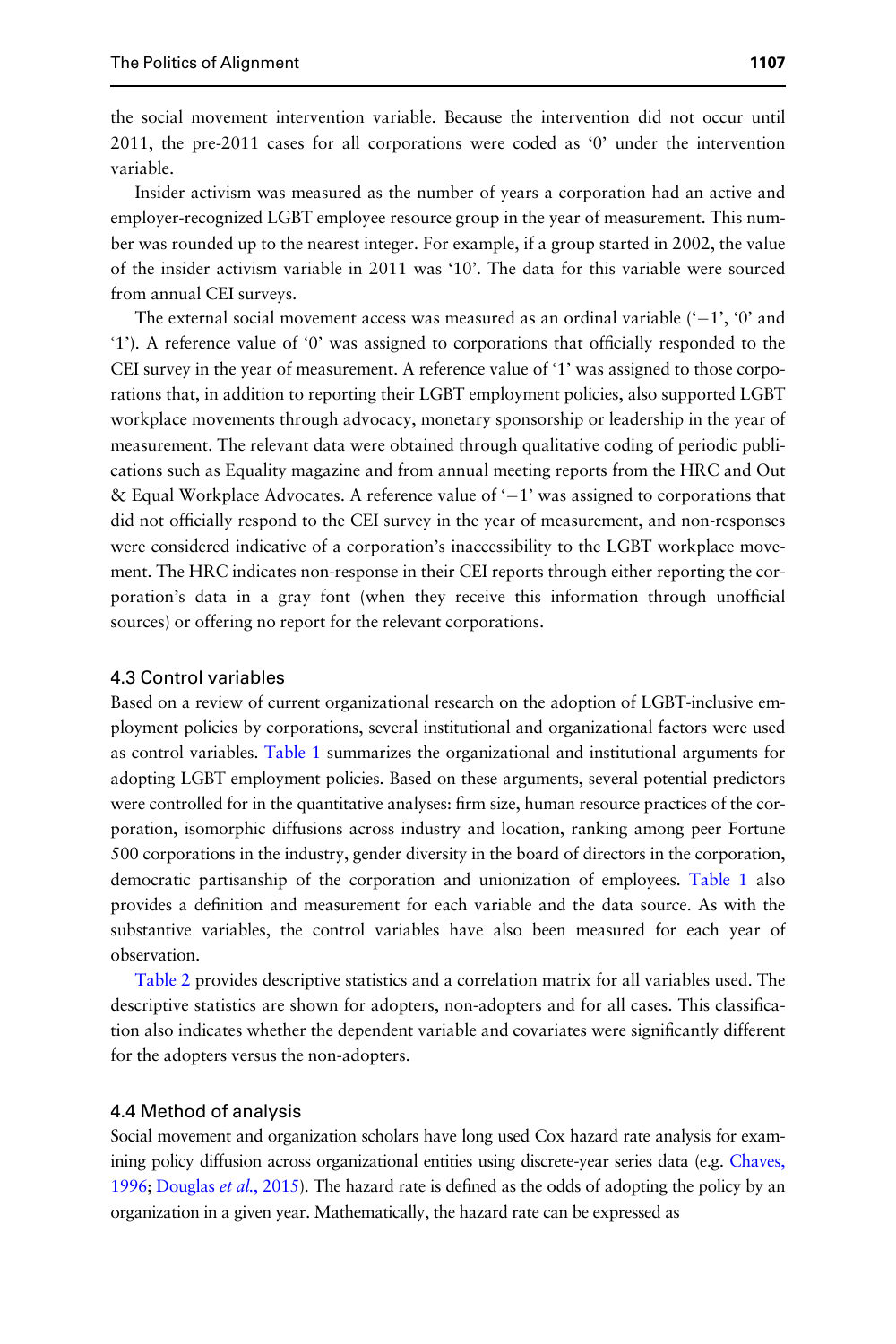| Variable name                                       | Argument                                                                                                                                                                                                                                                                              | References                                                                                     | Measure/definition <sup>†</sup>                                                                                                                               | Data source                                                                         |
|-----------------------------------------------------|---------------------------------------------------------------------------------------------------------------------------------------------------------------------------------------------------------------------------------------------------------------------------------------|------------------------------------------------------------------------------------------------|---------------------------------------------------------------------------------------------------------------------------------------------------------------|-------------------------------------------------------------------------------------|
| Firm size                                           | Actuarial science suggests Herman (2013);<br>that the cost of<br>adoption decreases as<br>the number of insured<br>increases. Hence,<br>corporations with a<br>larger pool of full-time<br>employees are less<br>constrained in the<br>adoption of new<br>health benefits.            | <b>Briscoe</b> and<br>Safford<br>$(2008)$ ; Cook<br>and Glass<br>(2016)                        | The number of U.S.-<br>based full-time<br>employees within<br>the corporation<br>(rounded to the<br>nearest thousand)                                         | Securities and<br>Exchange<br>Commission:<br>10-k reports <sup><math>#</math></sup> |
| practices                                           | Human resource Corporations that already Davison and<br>follow best practices<br>on people<br>management,<br>innovation and<br>employment benefits<br>are more likely to<br>adopt progressive<br>employment policies,<br>such as LGBT health<br>benefits.                             | Rouse<br>$(2005)$ ;<br><b>Briscoe</b> and<br>Safford<br>(2008)                                 | Whether the<br>corporation is<br>rated as high on<br>its human<br>resource practices<br>on people<br>management,<br>innovation and<br>management<br>quality   | Human Resource<br>Executive<br>Online                                               |
| Isomorphic<br>diffusion<br>(industry)<br>Isomorphic | Corporations benchmark Davison and<br>their employment<br>policies, practices,<br>benefits and pay<br>structures with their<br>peers in the industry<br>and in the region.<br>They do so to remain                                                                                    | Rouse<br>$(2005)$ ;<br><b>Briscoe</b> and<br>Safford<br>$(2008)$ ; Cook<br>and Glass<br>(2016) | The percentage of<br>transition-related<br>health benefits<br>adopters among<br>peer Fortune 500<br>corporations in<br>the same industry<br>The percentage of | <b>CEI</b> Reports                                                                  |
| Diffusion<br>(Headquarter<br>Location)              | competitive both<br>among their peers, and<br>in attracting and<br>retaining<br>accomplished<br>employees. Hence, the<br>likelihood of adopting<br>increases when a<br>corporation belongs to<br>an industry, or is<br>located in a region,<br>that is known to be<br>LGBT-inclusive. |                                                                                                | transition-related<br>health benefits<br>adopters among<br>peer Fortune 500<br>corporations in<br>the same<br>headquarter<br>region.                          |                                                                                     |
| Ranking in the<br>industry                          | Corporations that are<br>highly ranked within                                                                                                                                                                                                                                         | <b>Raeburn</b> (2004)                                                                          | The corporation's<br>ranking among its                                                                                                                        | Fortune ranking                                                                     |

| Table 1 Control variables used for examining the adoption of transition-related health benefits |  |
|-------------------------------------------------------------------------------------------------|--|
|-------------------------------------------------------------------------------------------------|--|

*continued*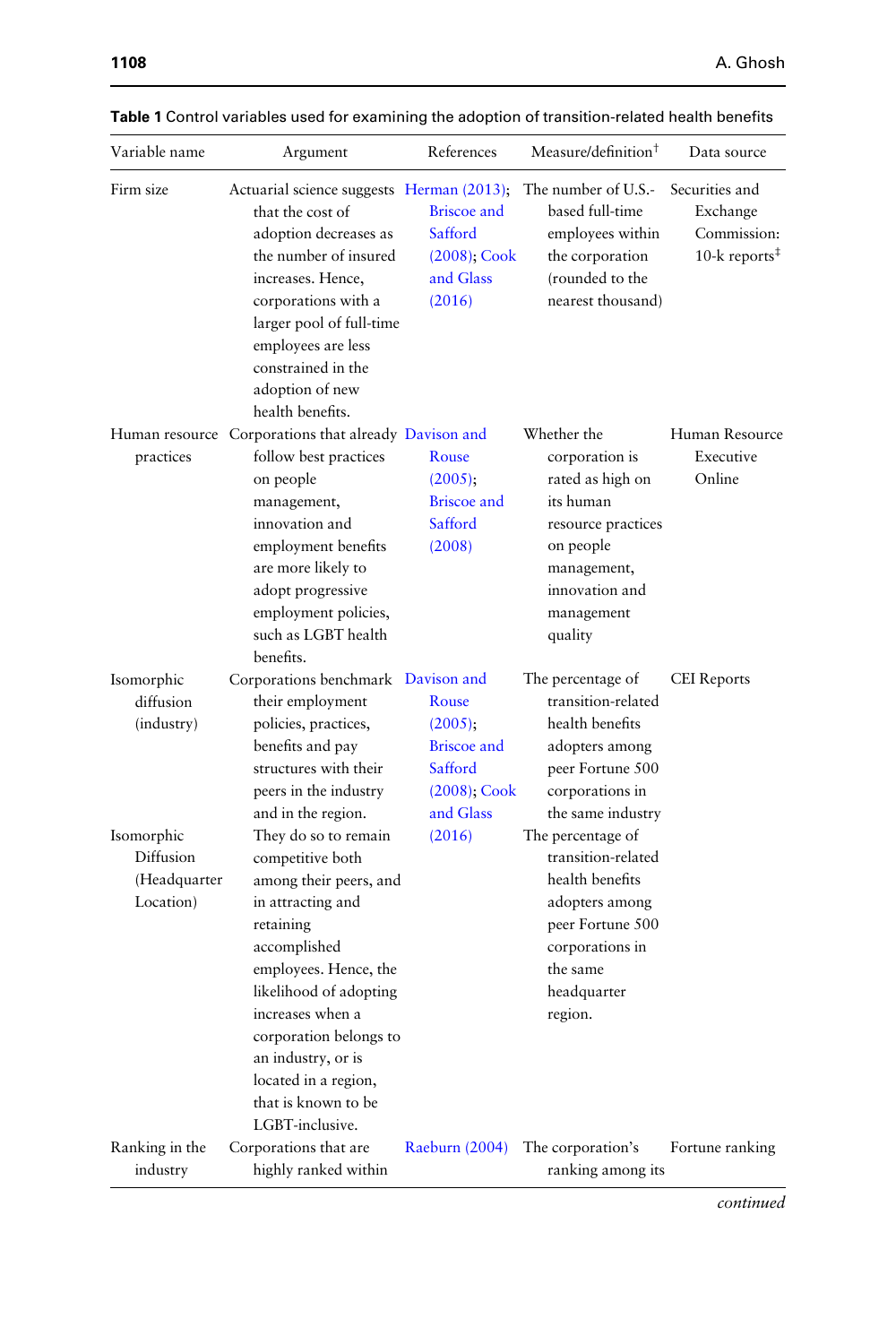| Table 1 Continued |  |  |
|-------------------|--|--|

| Variable name                | Argument                                                                                                                                                                                                                                                                                                                                                                                                                                                                                                                                                                                                                                             | References                                                          | Measure/definition <sup>†</sup>                                                                                                                                                                                                                                                  | Data source                             |
|------------------------------|------------------------------------------------------------------------------------------------------------------------------------------------------------------------------------------------------------------------------------------------------------------------------------------------------------------------------------------------------------------------------------------------------------------------------------------------------------------------------------------------------------------------------------------------------------------------------------------------------------------------------------------------------|---------------------------------------------------------------------|----------------------------------------------------------------------------------------------------------------------------------------------------------------------------------------------------------------------------------------------------------------------------------|-----------------------------------------|
|                              | their industry are most<br>likely to be the early<br>adopters of emerging<br>LGBT-inclusive<br>policies.                                                                                                                                                                                                                                                                                                                                                                                                                                                                                                                                             |                                                                     | nonadopting<br>Fortune 500 peers<br>in the industry                                                                                                                                                                                                                              |                                         |
| in the board<br>of directors | Gender diversity Corporations whose<br>policy makers are<br>gender diverse are<br>more likely to adopt<br>LGBT-inclusive<br>policies.                                                                                                                                                                                                                                                                                                                                                                                                                                                                                                                | Cook and Glass<br>(2016)                                            | Percent female in the Securities and<br>corporation's<br>board of directors                                                                                                                                                                                                      | Exchange<br>Commission:<br>10-k reports |
| Democratic<br>partisanship   | According to the<br>institutional theory of<br>'corporate<br>opportunity structure',<br>corporations whose<br>elites are known to<br>have liberal political<br>ideologies are more<br>likely to support issues<br>related to women and<br>LGBT persons. With<br>transgender-inclusion<br>in healthcare clearly<br>an issue that is favored<br>by the Democrats, we<br>are more likely to see<br>adopters of transition-<br>related health benefits<br>among corporations<br>that show a clear<br>Democratic<br>partisanship through<br>financial outcomes,<br>such as contributing to<br>Democratic candidates<br>in the Congressional<br>elections. | Briscoe et al.<br>(2014)<br><b>Briscoe</b> and<br>Safford<br>(2008) | Difference in dollar<br>contributions to<br>the Democratic<br>and Republican<br>parties in the two<br>preceding<br>Congressional<br>Elections as per<br>cent of total<br>political<br>contribution in<br>those cycles $=$<br>$($Dem-SRep) \div$<br>$(SDem + SRep) \times$<br>100 | Center for<br>Responsive<br>Politics    |
| Unionization of<br>employees | Organizational scholars<br>maintain that unions<br>and collective<br>bargaining agreements<br>may limit the adoption<br>of LGBT employment<br>benefits. This                                                                                                                                                                                                                                                                                                                                                                                                                                                                                         | Bell <i>et al.</i> (2011,<br>pp. 138-9)                             | Whether any portion Securities and<br>of the U.S.<br>employees were<br>represented by a<br>workers' union<br>recognized by the<br>corporation and/                                                                                                                               | Exchange<br>Commission:<br>10-k reports |

*continued*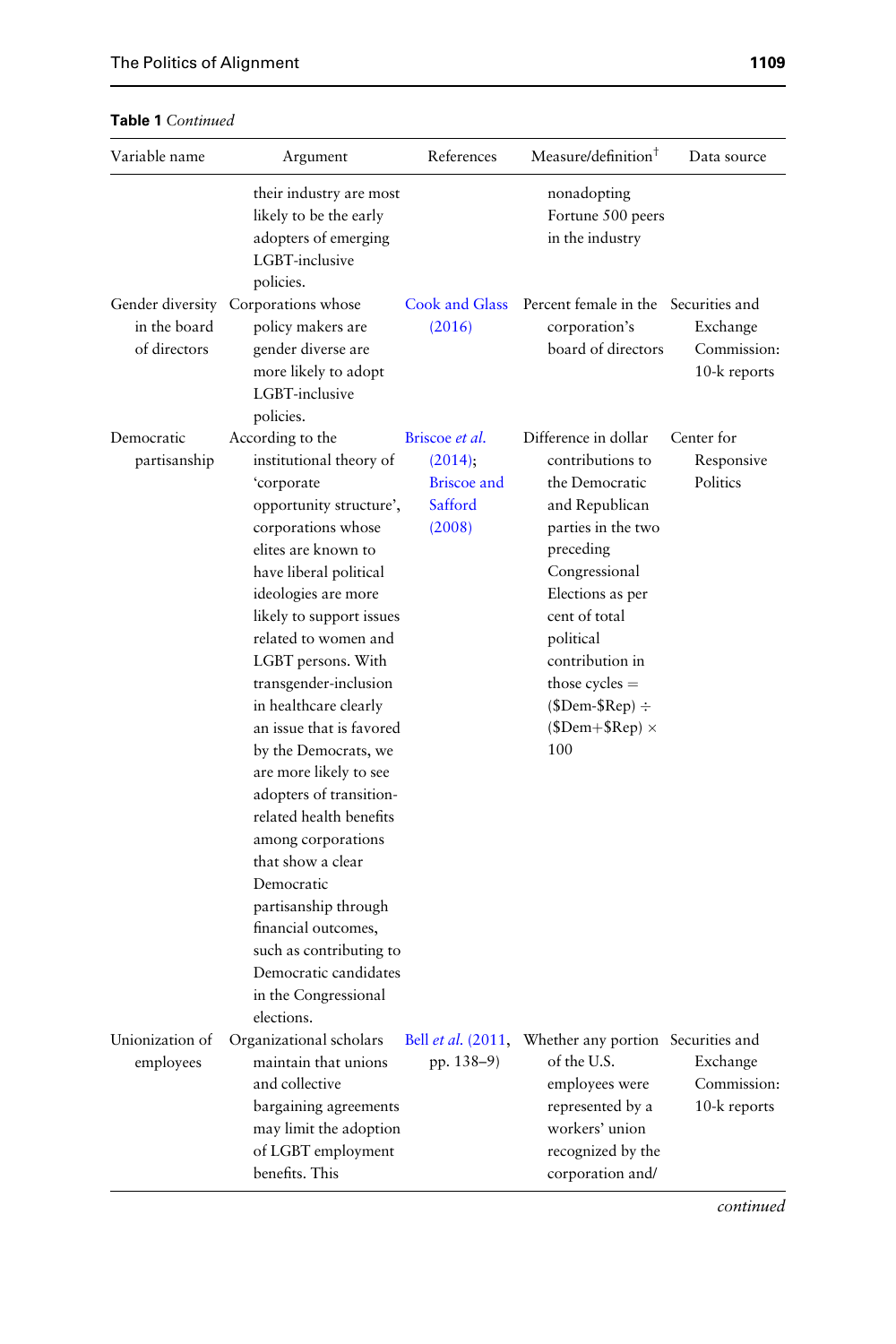| Variable name | Argument                 | References | Measure/definition <sup>†</sup> | Data source |
|---------------|--------------------------|------------|---------------------------------|-------------|
|               | limitation is largely in |            | or covered by a                 |             |
|               | effect of the            |            | collective                      |             |
|               | domination of            |            | bargaining                      |             |
|               | heterosexual men         |            | agreement.                      |             |
|               | within employee          |            |                                 |             |
|               | unions, the              |            |                                 |             |
|               | unrepresented nature     |            |                                 |             |
|               | of union leadership,     |            |                                 |             |
|               | the supersession of      |            |                                 |             |
|               | LGBT causes by racial    |            |                                 |             |
|               | and other popular        |            |                                 |             |
|               | causes and the           |            |                                 |             |
|               | silencing of LGBT        |            |                                 |             |
|               | employees through        |            |                                 |             |
|               | normalizing tactics in   |            |                                 |             |
|               | union meetings.          |            |                                 |             |

Table 1 *Continued*

Notes: †All definitions and measures are specific to the year of measurement. ‡ Form 10-K is an annual report required by the U.S. Securities and Exchange Commission that gives comprehensive details about a corporation's financial performance and other business information.

$$
\lambda_{iy}=P_{iy}/(1-P_{iy}),
$$

where  $P_{iv}$  is the probability of policy adoption in organization *i* at year *y* (Chaves, 1996). Because the hazard ratio is a function of both time and entity, it not only can be used to examine which organizations adopt the policy but also accounts for how quickly they do so (Zhou, 2014). To avoid endogeneity issues, all independent variables have been lagged by one year (Wimmer and Feinstein, 2010).

When covariates are examined, the Cox proportional hazard rate model can be mathematically expressed as follows:

$$
log(\lambda_{iy}/\lambda_{iy0})=\beta_1x_1+\beta_2x_2+\cdots+\beta_nx_n,
$$

where  $x_1, x_2, \ldots, x_n$  are the covariates;  $\beta_1, \beta_2, \ldots, \beta_n$  are their hazard ratios to be estimated and  $\lambda_{iv0}$  is the baseline hazard function.  $\lambda_{iv0}$  varies for each covariate and is proportional to its hazard ratio. Therefore, the hazard ratio is the parameter of interest, which indicates the effect of each covariate over time.

Since the hazard ratio is the ratio of the odds of a policy adoption by a corporation when a covariate was present or active vis-a` -vis when it was absent or inactive, a hazard ratio greater than 1 suggests that adoption would be more likely when the covariate was present or when its value increased over the years. A hazard ratio significantly less than 1 means that a policy adoption was less likely when the covariate was present, or when its value increased over the years. Hazard ratios significantly equal to or close to 1 mean that the presence or change in the value of a covariate over the years had almost no effect on policy adoption (Strober *et al.*, 1997).

A hazard rate analysis shows whether an increment or drop in the value of a covariate significantly predicted an increase in the likelihood of adopting transition-related health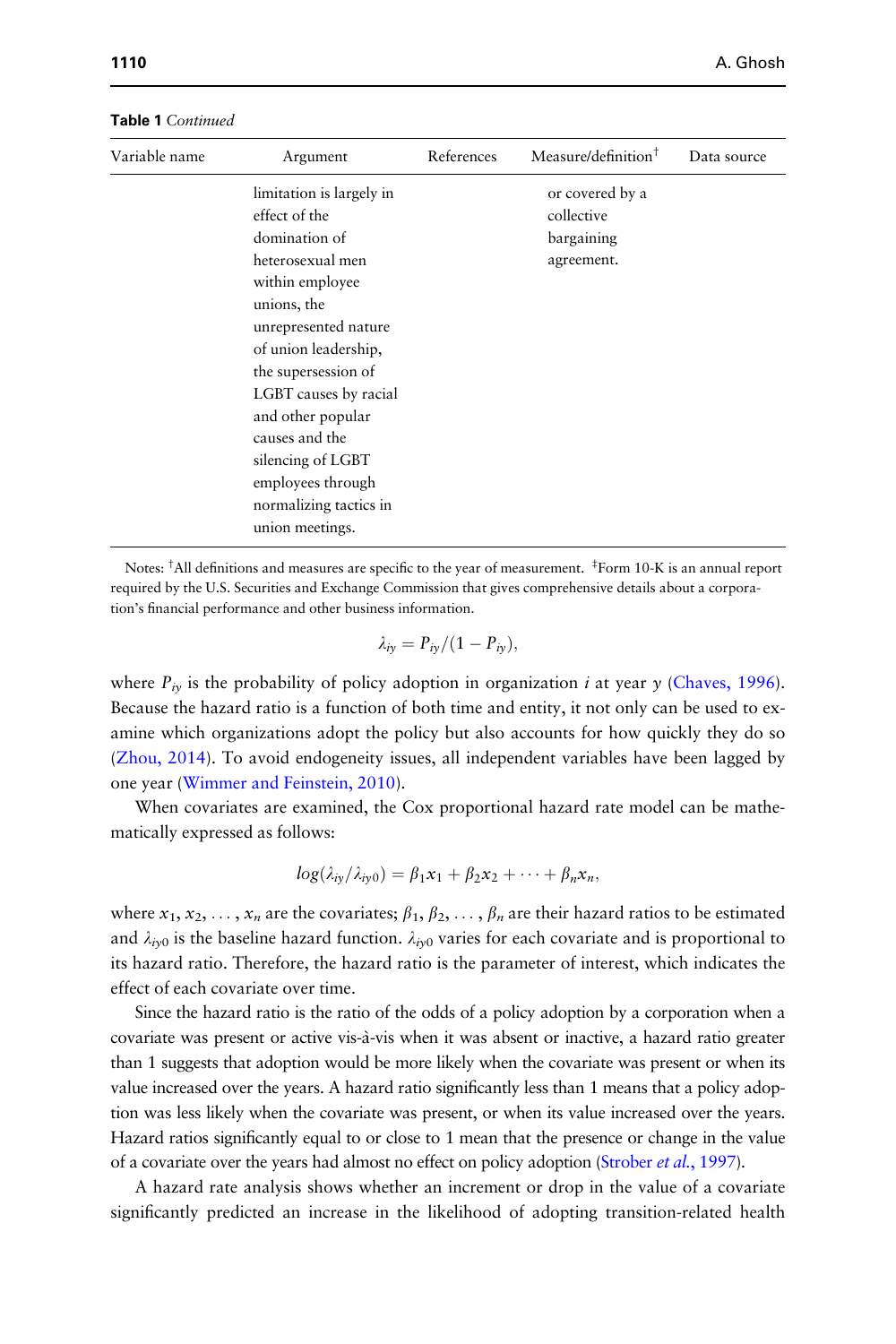| Table 2 Sample characteristics and               | correlation among variables used for Cox proportional hazard rate models |                       |                     |                    |          |                    |                                |                       |                      |                      |                                 |                    |
|--------------------------------------------------|--------------------------------------------------------------------------|-----------------------|---------------------|--------------------|----------|--------------------|--------------------------------|-----------------------|----------------------|----------------------|---------------------------------|--------------------|
|                                                  | ⊢                                                                        | щ                     | エ                   | Ŀ                  | ᅿ        | ≃                  | ن                              | ≏                     | コ                    | <b>ENS</b>           | ER G                            | <b>ACCESS</b>      |
| T: Transition-related health benefits            | 1.000                                                                    |                       |                     |                    |          |                    |                                |                       |                      |                      |                                 |                    |
| E: Firm size (number of employees                | 0.057                                                                    | 1.000                 |                     |                    |          |                    |                                |                       |                      |                      |                                 |                    |
| in thousands)                                    |                                                                          |                       |                     |                    |          |                    |                                |                       |                      |                      |                                 |                    |
| H: Human resource practices                      | 0.087                                                                    | 0.353                 | 1.000               |                    |          |                    |                                |                       |                      |                      |                                 |                    |
| I <sub>I</sub> : Isomorphic diffusion (industry) | 0.207                                                                    | $-0.003$              | 0.006               | 1.000              |          |                    |                                |                       |                      |                      |                                 |                    |
| I <sub>L</sub> : Isomorphic diffusion (location) | 0.127                                                                    | $-0.023$              | $6*0.019$           | 0.239              | 1,000    |                    |                                |                       |                      |                      |                                 |                    |
| R: Ranking in industry                           | $-0.116$                                                                 | $-0.198$              | $-0.285$            | $-0.163$           | $-0.059$ | 1.000              |                                |                       |                      |                      |                                 |                    |
| G: Gender diversity in board of directors        | 0.127                                                                    | 0.067                 | 0.035               | 0.178              | 0.095    | 0.010              | $1.000$                        |                       |                      |                      |                                 |                    |
| D: Democratic partisanship                       | 0.056                                                                    | 0.015                 | 0.039               | 0.010              | 0.012    | $-0.056$           | 0.081                          | 1.000                 |                      |                      |                                 |                    |
| U: Unionization of employees                     | $-0.062$                                                                 | $-0.023$              | 0.067               | 0.149              | 0.011    | $-0.047$           | $-0.169$                       | 0.050                 | 1.000                |                      |                                 |                    |
| SMI: Social movement intervention                | 0.287                                                                    | 0.033                 | 0.079               | 0.270              | 0.166    | $-0.098$           | 0.154                          | 0.053                 | $-0.011$             | 1.000                |                                 |                    |
| ERG: LGBT employee resource group                | 0.313                                                                    | 0.208                 | 0.190               | 0.166              | 0.136    | $-0.133$           | 0.273                          | 0.146                 | $-0.053$             | 0.484                | 1.000                           |                    |
| (insider activism)                               |                                                                          |                       |                     |                    |          |                    |                                |                       |                      |                      |                                 |                    |
| ACCESS: LGBT workplace movement access           | 0.263                                                                    | 0.175                 | 0.240               | 0.060              | 0.080    | $-0.093$           | 0.286                          | 0.209                 | $-0.077$             | 0.343                | 0.594                           | 1.000              |
| Adopters                                         |                                                                          |                       |                     |                    |          |                    |                                |                       |                      |                      |                                 |                    |
| Mean                                             | $0.154$ <sup>*</sup>                                                     | $46.981$ <sup>*</sup> | $0.33$ <sup>*</sup> |                    | 0.148    | $8.907$ $^{\circ}$ |                                | $-0.095$ <sup>*</sup> | $0.475$ <sup>*</sup> |                      |                                 |                    |
| Standard deviation                               | 0.361                                                                    | $112.871$             | 0.470               | $0.224$<br>$0.212$ | 0.255    | 8.110              | $18.132$ <sup>*</sup><br>9.403 | 0.430                 | 0.500                | $0.262$ <sup>*</sup> | $3.359$ <sup>*</sup><br>$3.415$ | $0.090^*$<br>0.514 |
| Minimum                                          |                                                                          | $0.187\,$             |                     | $\circ$            | $\circ$  |                    | $\circ$                        | $-1.110$              | $\circ$              | $\circ$              | $\circ$                         | $\overline{1}$     |
| Maximum                                          |                                                                          | 1500                  |                     |                    |          | 42                 | $50\,$                         |                       |                      |                      | $\frac{9}{2}$                   |                    |
| $N\left( \text{Corporations}\right)$             | 264                                                                      | 264                   | 264                 | 264                | 264      | 264                | 264                            | 264                   | 264                  | 264                  | 264                             | 264                |
| $N\left($ observations)                          | 1776                                                                     | 1776                  | 1776                | 1776               | 776      | 776                | 776                            | 1776                  | 1776                 | 1776                 | 1776                            | 1776               |
| Non-adopters                                     |                                                                          |                       |                     |                    |          |                    |                                |                       |                      |                      |                                 |                    |
| Mean                                             | $\circ$                                                                  | 21.736                | 0.153               | 0.217              | 0.149    | 11.734             | 14.297                         | $-0.274$              | 0.623                | 0.076                | 1.033                           | $-0.716$           |
| Standard deviation                               | $\circ$                                                                  | 27.751                | 0.360               | 0.219              | 0.284    | 9.158              | 9.417                          | 0.521                 | 0.485                | 0.266                | 2.692                           | 0.452              |
|                                                  |                                                                          |                       |                     |                    |          |                    |                                |                       |                      |                      |                                 | continued          |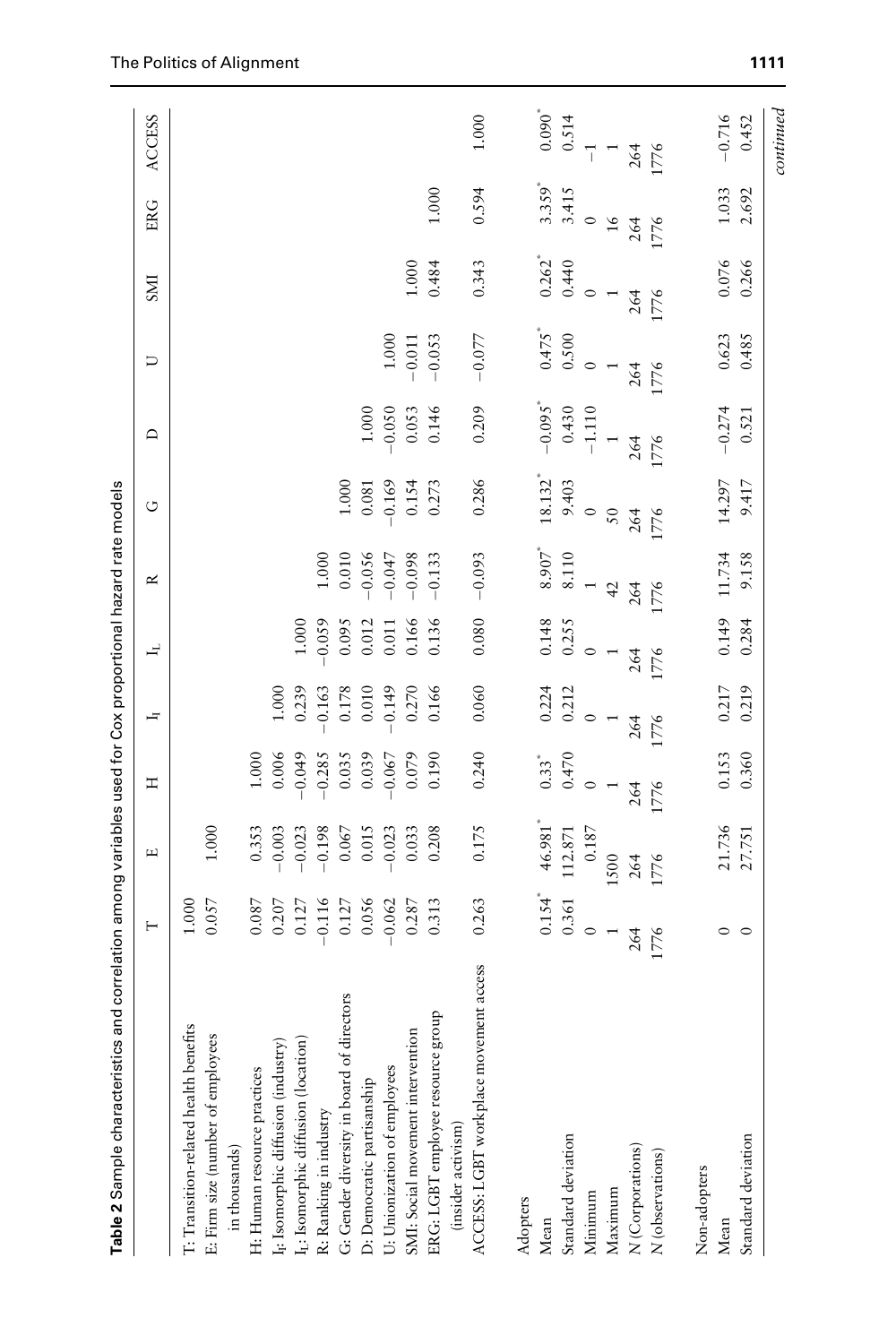| Table 2 Continued                            |                                             |                                                             |                                                 |                                                 |                                              |                                                    |                                                       |                                                     |                                         |                                          |                                                       |                                                |
|----------------------------------------------|---------------------------------------------|-------------------------------------------------------------|-------------------------------------------------|-------------------------------------------------|----------------------------------------------|----------------------------------------------------|-------------------------------------------------------|-----------------------------------------------------|-----------------------------------------|------------------------------------------|-------------------------------------------------------|------------------------------------------------|
|                                              | $\vdash$                                    | $\Box$                                                      | $\mathbb{I}$                                    | $\overline{a}$                                  | $\mathbf{H}$                                 | $\approx$                                          | C                                                     | $\supset$                                           | $\cup$                                  | <b>INS</b>                               | <b>ERG</b>                                            | <b>ACCESS</b>                                  |
| Minimum                                      |                                             |                                                             |                                                 |                                                 |                                              |                                                    |                                                       |                                                     |                                         |                                          |                                                       |                                                |
| Maximum                                      | $\frac{0}{192}$<br>1920                     | $\begin{array}{c} 0.111 \\ 260 \\ 192 \\ 192 \end{array}$   |                                                 |                                                 |                                              | $45$<br>$45$<br>$192$<br>$1920$                    | $\begin{array}{c} 0 \\ 50 \\ 192 \\ 1920 \end{array}$ | $-1.220$<br>192<br>192                              | $\frac{1}{192}$                         |                                          | $\begin{array}{c} 0 \\ 13 \\ 192 \\ 1920 \end{array}$ | $\frac{-1}{1}$<br>192<br>1920                  |
| N (corporations)                             |                                             |                                                             | $\begin{array}{c} 1 \\ 192 \\ 1920 \end{array}$ |                                                 | $\frac{1}{192}$                              |                                                    |                                                       |                                                     |                                         | $\frac{1}{192}$                          |                                                       |                                                |
| N (observations)                             |                                             |                                                             |                                                 | 192<br>1920                                     |                                              |                                                    |                                                       |                                                     |                                         |                                          |                                                       |                                                |
| Overall                                      |                                             |                                                             |                                                 |                                                 |                                              |                                                    |                                                       |                                                     |                                         |                                          |                                                       |                                                |
| Mean                                         |                                             |                                                             |                                                 |                                                 |                                              |                                                    |                                                       |                                                     |                                         |                                          |                                                       |                                                |
| Standard deviation                           | $0.075$<br>0.263<br>0<br>456<br>456<br>4586 | $34.008$<br>82.004<br>0.111<br>1500<br>1506<br>4566<br>3686 | $0.239$<br>0.426<br>0<br>456<br>456<br>3686     | $0.220$<br>0.216<br>0.216<br>456<br>456<br>3686 | 0.149<br>0.270<br>0.270<br>456<br>456<br>456 | 10.365<br>8.780<br>1<br>456<br>456<br>4566<br>3686 | $16.155$<br>9.602<br>9.602<br>50<br>456<br>4566       | $-0.187$<br>0.487<br>-1.220<br>-1.200<br>456<br>456 | $0.551$<br>0.497<br>0.497<br>456<br>456 | 0.166<br>0.372<br>0<br>456<br>456<br>456 | 2.159<br>3.276<br>0<br>16<br>456<br>456<br>3686       | $-0.413$<br>0.575<br>-1<br>456<br>4566<br>4586 |
| Minimum                                      |                                             |                                                             |                                                 |                                                 |                                              |                                                    |                                                       |                                                     |                                         |                                          |                                                       |                                                |
| Maximum                                      |                                             |                                                             |                                                 |                                                 |                                              |                                                    |                                                       |                                                     |                                         |                                          |                                                       |                                                |
| N (corporations)                             |                                             |                                                             |                                                 |                                                 |                                              |                                                    |                                                       |                                                     |                                         |                                          |                                                       |                                                |
| N (observations)                             |                                             |                                                             |                                                 |                                                 |                                              |                                                    |                                                       |                                                     |                                         |                                          |                                                       |                                                |
| $\ddot{\phantom{a}}$<br>$\ddot{\phantom{a}}$ |                                             |                                                             |                                                 |                                                 |                                              |                                                    |                                                       |                                                     |                                         |                                          |                                                       |                                                |

 $\mathrm{``significance~of~difference~from~non-adopters'~average~}P<0.05~\mathrm{(two-tailed)}.$  $^{8}$  Significance of difference from non-adopters' average  $P < 0.05$  (two-tailed).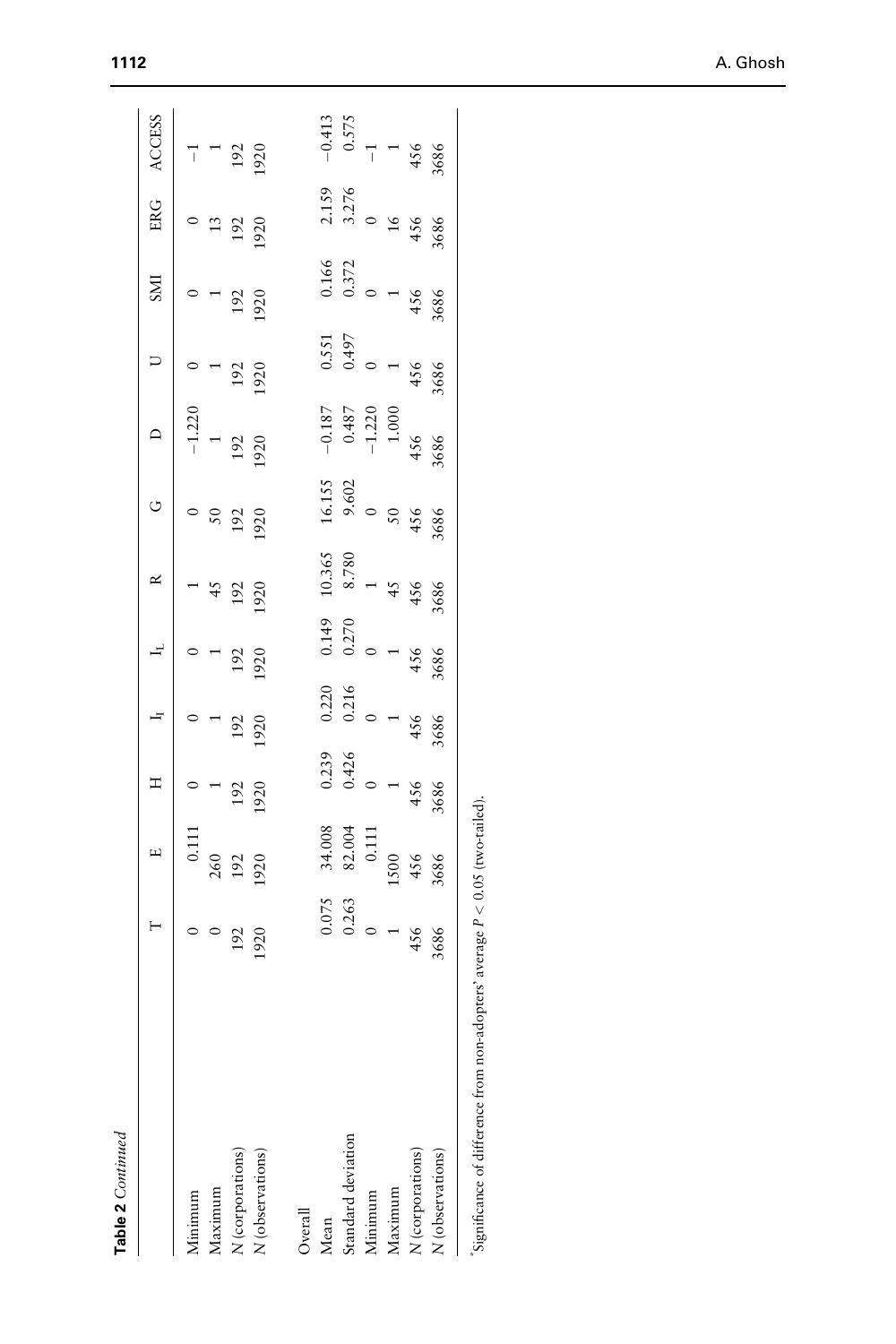benefits. In other words, hazard rate analysis reveals the conditions under which some corporations adopted, and the others did not adopt, transition-related health benefits. It does not answer why some corporations adopted them earlier and the others later. This is a casecentric question, and so, a qualitative comparative analysis (QCA), or more specifically fuzzy-set qualitative comparative analysis (fsQCA) (Ragin, 2014), was used to answer why some corporations became early adopters while the others adopted later. fsQCA analyzes 'causal conditions' (analyzed as predictors in statistical analyses) to arrive at 'causal recipes', meaning combinations of causal conditions with their anticipated directions that predict an outcome. The causal conditions analyzed using fsQCA are expressed as either fuzzy or crisp set conditions. In crisp sets, the membership of a case is either '1' or '0'. Therefore, binary coded variables examined under statistical analyses can be directly used in fsQCA as crisp sets. The remaining variables (ordinal, ratio and continuous) must be calibrated into fuzzy set conditions. A researcher calibrates the variables using their substantive knowledge of the cases to define the points of full membership, full non-membership and cross-over (ibid).

In order to examine why some corporations adopted earlier and some later, as well as the comparative role of social movement and diffusion forces in this process, five causal conditions were used. These were the three movement conditions, namely being affected by the intervention, movement access and insider activism and the two diffusion conditions—one across industry peers and the other across peer corporations in the headquarter location. All five causal conditions were used in the fsQCAs of both early adopters and later adopters. The social movement intervention condition, being categorical, was used as a crisp set and the rest of the conditions were calibrated to fuzzy sets. Table 3 lists the crisp sets and explains the calibration of the fuzzy sets used for the analyses. It provides the rationale for locating the points of full membership, cross-over and full non-membership for the calibration of fuzzy sets.

An fsQCA statistical package was used to test the models of early and late adopters; this package analyzes the models through truth tables based on Boolean algebra and the Quine-McCluskey algorithm (Ragin, 2014). The selected fuzzy- and crisp-set causal conditions were used to model early adoptions and late adoptions to arrive at causal recipe solutions. In a truth table, configurations involving combinations of conditions are produced in rows. An analysis of *n* conditions can produce  $2^n$  possible combinations. Therefore, a truth table can have  $2^n$  rows for examining a model with  $n$  conditions. For five causal conditions, a truth table can have  $2^5 = 32$  rows. The truth tables for early adoptions (Table 4) and late adoptions (Table 5) for this study show 27 rows that were populated by cases.

A truth table also expresses the consistency with which each combination predicts a given outcome.<sup>5</sup> This enables the researcher to define a 'consistency cut-off' and code combinations with consistency values equal to or above that cut-off value as '1' and the rest as '0'.

5 As with other statistical techniques evaluating quantitative models using parameters such as the level of significance and explained variations, fsQCA examines the degree to which a combination of conditions is a subset of the outcome using consistency and coverage values. Consistency is the degree to which a configuration accurately predicts the outcome and is similar to the level of significance in regression analyses (Ragin, 2009). Configurations with consistency above 0.85 have generally been considered stronger subsets of the outcome. Similar to the function of explained variations in statistical techniques, fsQCA quantifies the 'coverage', that is the proportion of cases covered by a configuration in explaining the occurrence of an outcome (Ragin, 2009).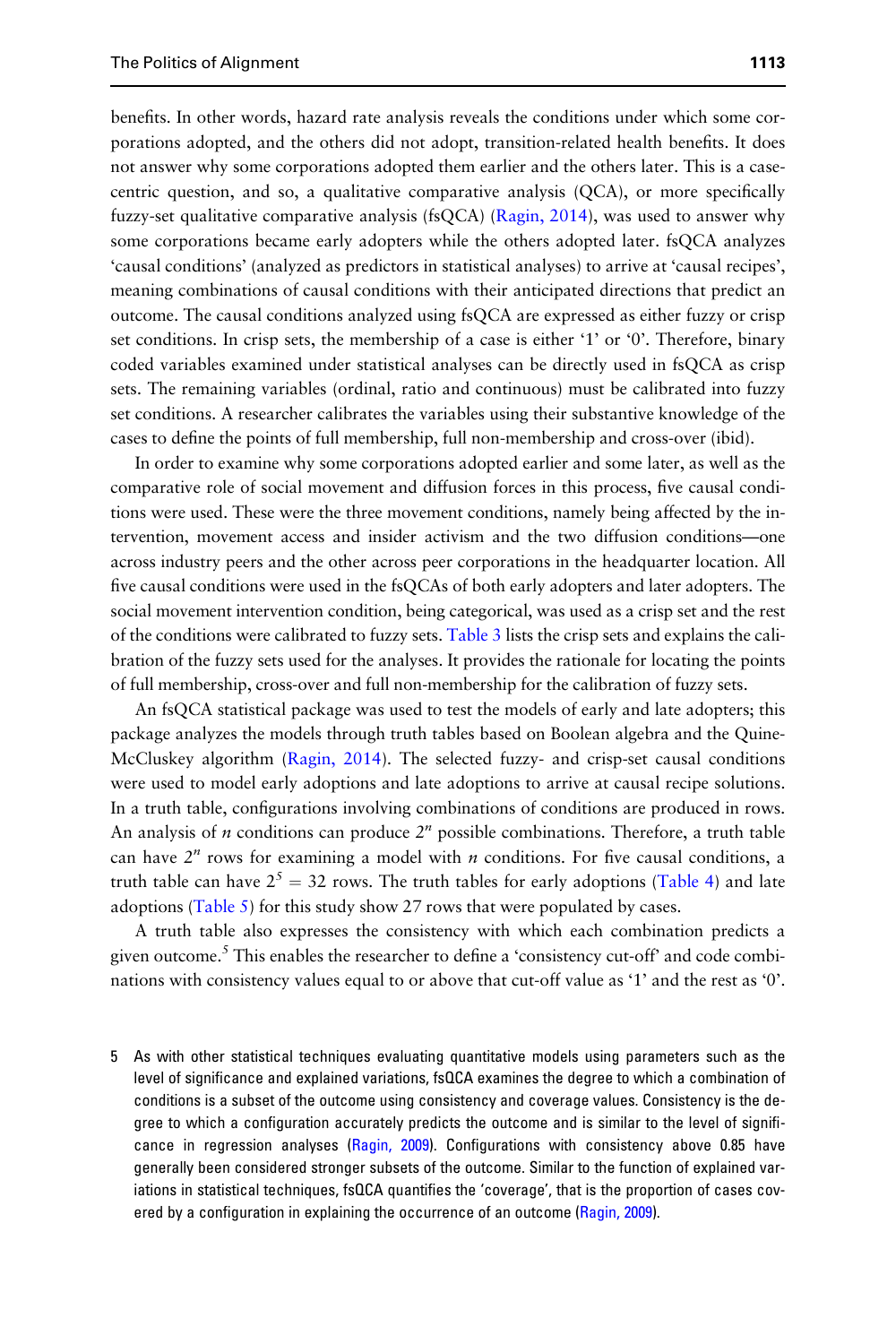| 1114 | A. Ghosh |
|------|----------|
|------|----------|

| Causal condition                                                                                                    | Calibration<br>anchor points<br>(Full<br>membership,<br>cross-over point,<br>full non-<br>membership) | Rationale for anchor points                                                                                                                                                                                                                                                                                                                                                                                                                                                                                                                                                                                                                                                                                                                                                                                                                                                                                                                                                                                                                                                                                                             |
|---------------------------------------------------------------------------------------------------------------------|-------------------------------------------------------------------------------------------------------|-----------------------------------------------------------------------------------------------------------------------------------------------------------------------------------------------------------------------------------------------------------------------------------------------------------------------------------------------------------------------------------------------------------------------------------------------------------------------------------------------------------------------------------------------------------------------------------------------------------------------------------------------------------------------------------------------------------------------------------------------------------------------------------------------------------------------------------------------------------------------------------------------------------------------------------------------------------------------------------------------------------------------------------------------------------------------------------------------------------------------------------------|
| EARLY:<br>Early adoption<br>(year of<br>adoption)<br>LATE:<br>Late adoption<br>(year of<br>$adoption)$ <sup>†</sup> | (2011, 2013.5,<br>2017)<br>(2017, 2013.5,<br>2011)                                                    | Because the spike in adoption was noticed in 2011 following a<br>relatively flat and low adoption rate, the year 2011 has<br>been defined as the year of full membership of early<br>adoption. Then, because 2017 is the latest year in the<br>study, that year has been defined as the point of full non-<br>membership in the fuzzy set of early adopters. For late<br>adopters, these points swap their places. By 2014, the<br>popular media had already highlighted the achievements<br>of adoption, so corporations that adopted in 2014 are<br>unlikely to be viewed as early adopters. But the diffusion<br>of adoption was also swiftly occurring, and many well-<br>known corporations were still adopting transition-related<br>health benefits, therefore corporations adopting in 2014<br>cannot be called late adopters either. Based on this<br>knowledge, 2014 is explicitly neither an year of early nor<br>late adoption. In order to avoid 0.5 in the calibrated fuzzy<br>set conditions (Schneider and Wagemann, 2012, pp.<br>100-101), 2013.5 was used as a cross-over point for both<br>early and late adoptions. |
| SMI: Social<br>movement<br>intervention                                                                             |                                                                                                       | This is a crisp set derived directly from the social movement<br>intervention variable, that is whether the corporation's<br>CEI rating could plummet as a result of HRC's<br>introduction of the intervention in 2011.                                                                                                                                                                                                                                                                                                                                                                                                                                                                                                                                                                                                                                                                                                                                                                                                                                                                                                                 |
| <b>ACCESS: LGBT</b><br>workplace<br>movement<br>access                                                              |                                                                                                       | Though LGBT workplace movement access was an ordinal<br>variable in hazard rate analysis, it did not require<br>calibration for fsQCA and was used as a crisp set. This is<br>because none of the corporations coded as $-1$ and<br>completely inaccessible to the LGBT workplace movement<br>SMOs were reported to have adopted the transition-<br>related health benefits. Hence for adopter cases used in<br>fsQCA, the data for this causal condition were distributed<br>between '1' (corporations accessible to these SMOs<br>through sponsorship, leadership and advocacy, in<br>addition to officially responding to the CEI surveys) and<br>'0' (corporations whose accessibility was limited to their<br>officially responding to the CEI surveys).                                                                                                                                                                                                                                                                                                                                                                           |
| ERG: Employee<br>resource                                                                                           | (10, 5.5, 1)                                                                                          | ERGs are less likely to make an impact on its employer's<br>policies in the first year of their formation and so, 1 was                                                                                                                                                                                                                                                                                                                                                                                                                                                                                                                                                                                                                                                                                                                                                                                                                                                                                                                                                                                                                 |

# Table 3 Crisp sets and calibration of fuzzy-sets for the early and late adoptions of transitionrelated health benefits

*continued*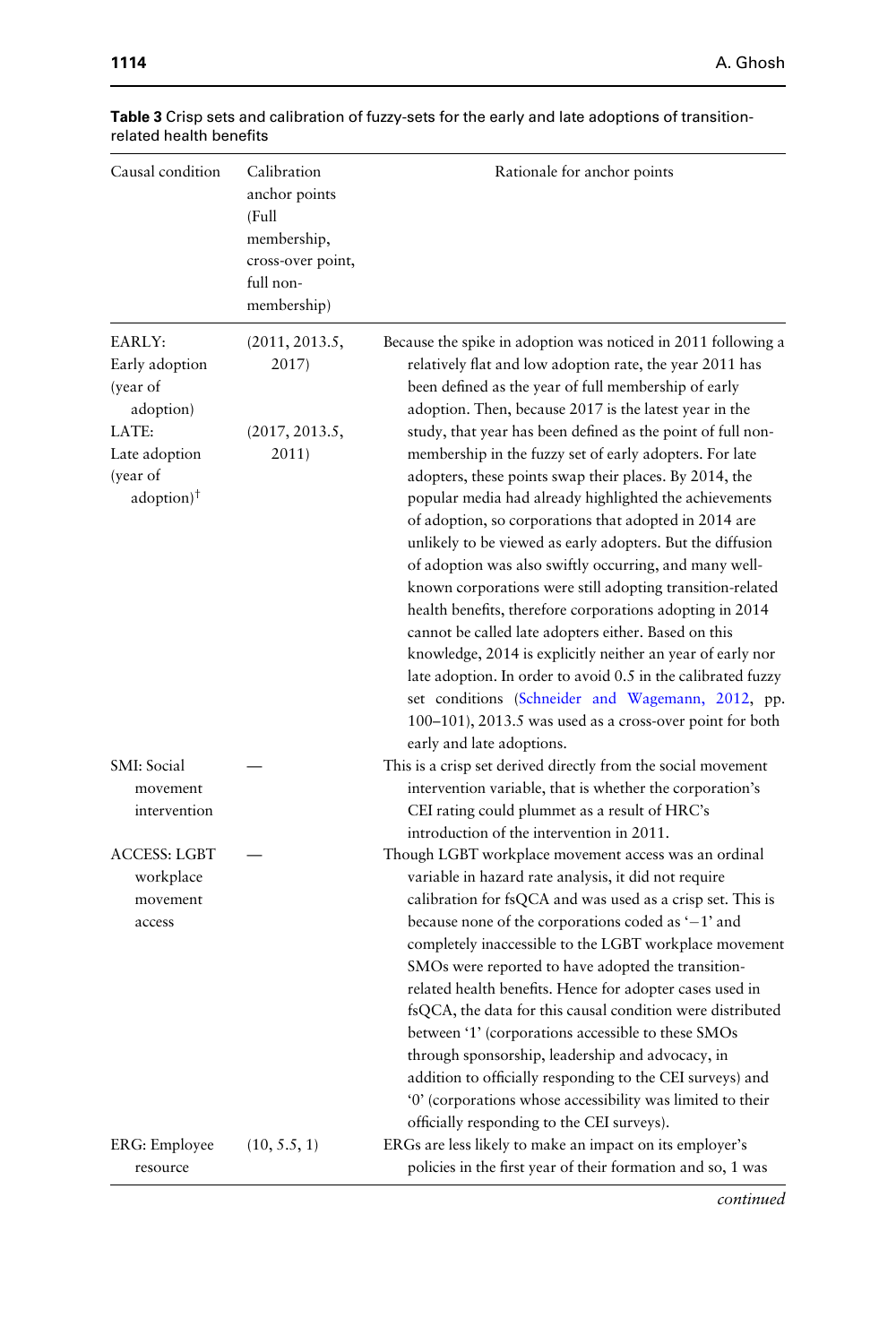| Causal condition                                                     | Calibration<br>anchor points<br>(Full<br>membership,<br>cross-over point,<br>full non-<br>membership) | Rationale for anchor points                                                                                                                                                                                                                                                                                                                                                |
|----------------------------------------------------------------------|-------------------------------------------------------------------------------------------------------|----------------------------------------------------------------------------------------------------------------------------------------------------------------------------------------------------------------------------------------------------------------------------------------------------------------------------------------------------------------------------|
| group<br><i>(insider</i><br>activism)<br>II: Isomorphic<br>diffusion | (0.769, 0.356, 0)                                                                                     | assigned full nonmembership in this fuzzy set. Full<br>membership was assigned to ERGs in the tenth year of<br>formation, and those in the fifth year were calibrated as<br>the cross-over point.<br>This is a continuous variable having values between 1 and 0<br>without any strongly discernible breakpoints. So, the                                                  |
| (industry)<br>IL: Isomorphic                                         | (1, 0.3, 0)                                                                                           | 95th, 50th and 5th percentile values have been used as the<br>anchoring points.<br>'0', indicating that no peer Fortune 500 corporation in the                                                                                                                                                                                                                             |
| diffusion<br>(headquarter<br>location)                               |                                                                                                       | headquarter location had adopted these benefits, was<br>taken as the point of no membership; the median of the<br>rest of values, '0.3', was assigned the crossover point and<br>'1', meaning all other peer Fortune corporations had<br>adopted the transition-related health benefits in the<br>headquarter location, was calibrated as the point of full<br>membership. |

# Table 3 *Continued*

† Late adoption can be described as the negation of early adoption in QCA terminology.

A consistency cut-off of 0.872 for early adopters (Table 4), and of 0.885 for late adopters (Table 5), was used. An analysis procedure using the Quine–McCluskey algorithm was then followed to arrive at the solutions.

# 5. Results

#### 5.1 Hazard rate analysis

Table 6 presents the Cox proportional hazard rate models for the adoption of transitionrelated health benefits. The numbers associated with the covariates are hazard ratios that, for binary variables, indicate a contrast in the probability of adoption by one set of corporations (those which score '1') against the probability of adoption in the other set (those which score '0'). If the hazard ratio is greater than 1, then the odds of adoption show an increase over the years, whereas, if the hazard ratio is less than 1, then the odds of adoption show a decrease. When a covariate is continuous in a hazard rate model, the hazard ratio can be interpreted as the change in the odds of adoption for a one-unit increase in the covariate (Creek and Yoder, 2012).

As is standard practice in hazard rate analyses (e.g. Zhou, 2014), baseline models with control variables were first estimated. Model 1 used firm size as the first baseline variable. Although its hazard ratio was significant, it was almost equal to 1, and thus, did not have a substantive effect on adoption. The more important baseline predictors were examined in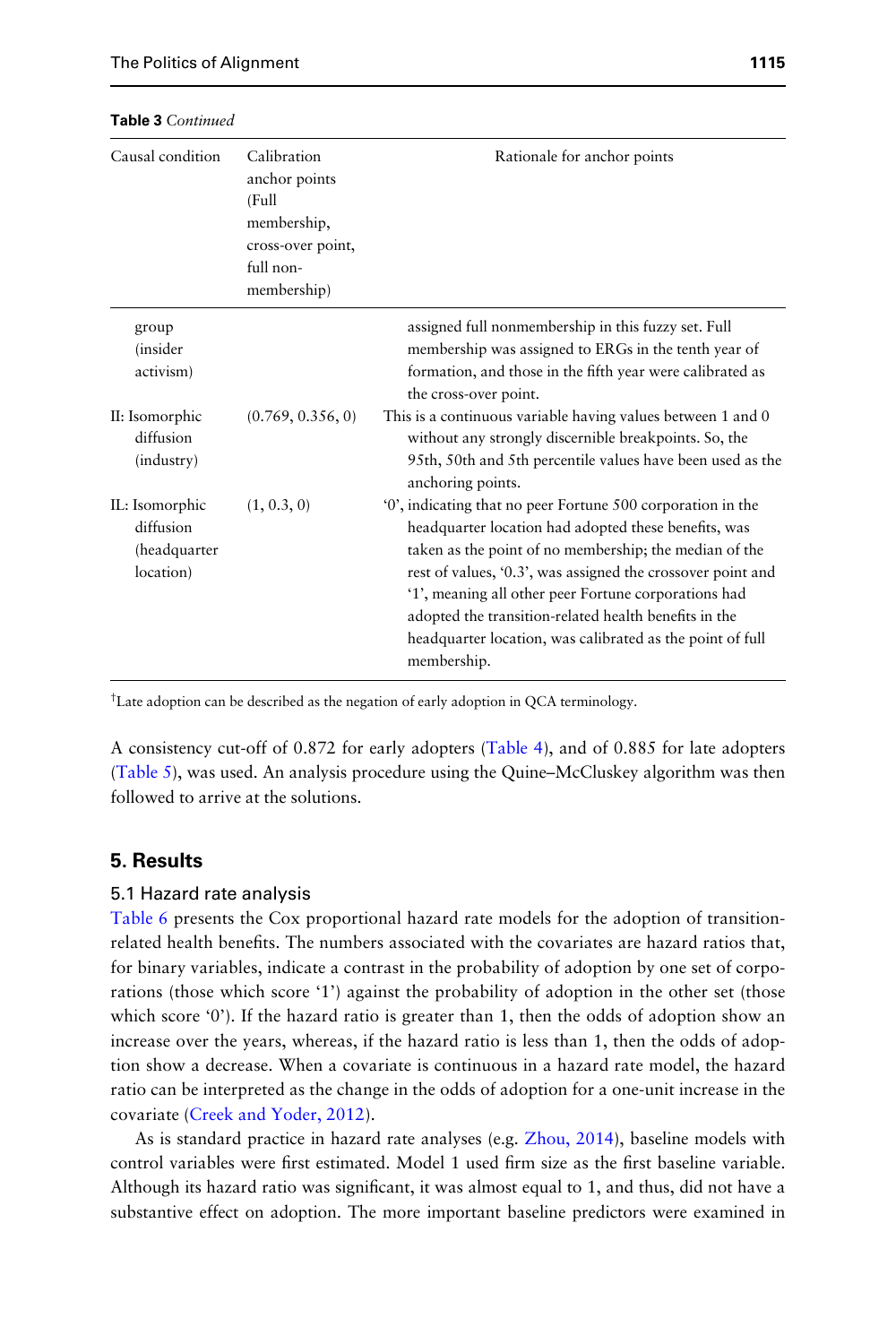| Social<br>movement<br>intervention | <b>LGBT</b><br>workplace<br>movement<br>access | Insider<br>activism | Isomorphic<br>diffusion<br>among<br>industry<br>peers | Isomorphic<br>diffusion in<br>headquarter<br>location | Number<br>of cases | EARLY<br><b>ADOPTERS</b> | Cons.        | PRI          |
|------------------------------------|------------------------------------------------|---------------------|-------------------------------------------------------|-------------------------------------------------------|--------------------|--------------------------|--------------|--------------|
| $\mathbf{1}$                       | $\mathbf{1}$                                   | $\mathbf{0}$        | $\Omega$                                              | $\mathbf{0}$                                          | $\mathbf{1}$       | $\mathbf{1}$             | $\mathbf{1}$ | $\mathbf{1}$ |
| $\mathbf{1}$                       | $\mathbf{1}$                                   | $\mathbf{0}$        | $\mathbf{0}$                                          | $\mathbf{1}$                                          | $\mathbf{1}$       | $\mathbf{1}$             | $\mathbf 1$  | $\mathbf{1}$ |
| $\mathbf{1}$                       | $\mathbf{1}$                                   | 1                   | $\Omega$                                              | $\mathbf{1}$                                          | 3                  | $\mathbf{1}$             | 0.997        | 0.995        |
| $\mathbf{1}$                       | $\mathbf{1}$                                   | 1                   | $\Omega$                                              | $\theta$                                              | 5                  | $\mathbf{1}$             | 0.997        | 0.996        |
| $\mathbf{0}$                       | $\mathbf{1}$                                   | $\mathbf{1}$        | 0                                                     | $\mathbf{0}$                                          | 6                  | $\mathbf{1}$             | 0.974        | 0.967        |
| 1                                  | $\overline{0}$                                 | $\mathbf{0}$        | $\mathbf{0}$                                          | 1                                                     | 8                  | $\mathbf{1}$             | 0.955        | 0.913        |
| $\mathbf{0}$                       | $\mathbf{1}$                                   | $\mathbf{1}$        | $\Omega$                                              | $\mathbf{1}$                                          | 1                  | $\mathbf{1}$             | 0.951        | 0.919        |
| 1                                  | $\mathbf{0}$                                   | $\mathbf{0}$        | 0                                                     | $\mathbf{0}$                                          | 10                 | $\mathbf{1}$             | 0.946        | 0.909        |
| 1                                  | $\mathbf{1}$                                   | 1                   | 1                                                     | $\mathbf{0}$                                          | $\overline{4}$     | $\mathbf{1}$             | 0.881        | 0.746        |
| $\mathbf{0}$                       | $\mathbf{1}$                                   | $\mathbf{0}$        | $\mathbf{0}$                                          | $\mathbf{0}$                                          | $\mathbf{1}$       | $\mathbf{1}$             | 0.876        | 0.768        |
| $\mathbf{1}$                       | $\boldsymbol{0}$                               | $\mathbf{1}$        | $\Omega$                                              | $\mathbf{0}$                                          | 33                 | $\mathbf{1}$             | 0.874        | 0.821        |
| 1                                  | $\mathbf{0}$                                   | $\mathbf{0}$        | 1                                                     | 1                                                     | 8                  | $\mathbf{1}$             | 0.872        | 0.752        |
| $\mathbf{1}$                       | $\mathbf{0}$                                   | 1                   | $\Omega$                                              | 1                                                     | 19                 | $\mathbf{0}$             | 0.826        | 0.703        |
| $\mathbf{1}$                       | $\mathbf{0}$                                   | $\mathbf{0}$        | 1                                                     | $\mathbf{0}$                                          | 13                 | $\mathbf{0}$             | 0.777        | 0.634        |
| $\mathbf{1}$                       | $\mathbf{0}$                                   | $\mathbf{1}$        | 1                                                     | $\mathbf{0}$                                          | 21                 | $\mathbf{0}$             | 0.755        | 0.619        |
| $\mathbf{0}$                       | $\boldsymbol{0}$                               | $\mathbf{1}$        | 0                                                     | 1                                                     | $\overline{2}$     | $\boldsymbol{0}$         | 0.740        | 0.298        |
| 1                                  | $\mathbf{0}$                                   | $\mathbf{1}$        | 1                                                     | $\mathbf{1}$                                          | 21                 | $\mathbf{0}$             | 0.726        | 0.524        |
| $\Omega$                           | $\mathbf{1}$                                   | 1                   | 1                                                     | $\mathbf{1}$                                          | $\overline{2}$     | $\mathbf{0}$             | 0.716        | 0.522        |
| $\mathbf{0}$                       | $\mathbf{0}$                                   | $\mathbf{1}$        | 0                                                     | $\mathbf{0}$                                          | 8                  | $\mathbf{0}$             | 0.708        | 0.420        |
| $\mathbf{0}$                       | $\mathbf{0}$                                   | $\mathbf{1}$        | 1                                                     | $\mathbf{1}$                                          | 3                  | $\mathbf{0}$             | 0.707        | 0.203        |
| 1                                  | $\mathbf{1}$                                   | 1                   | 1                                                     | 1                                                     | 4                  | $\Omega$                 | 0.658        | 0.364        |
| $\mathbf{0}$                       | $\mathbf{1}$                                   | 1                   | $\mathbf{1}$                                          | $\mathbf{0}$                                          | $\overline{4}$     | $\mathbf{0}$             | 0.621        | 0.429        |
| $\mathbf{0}$                       | $\mathbf{0}$                                   | $\mathbf{0}$        | $\mathbf{0}$                                          | 1                                                     | 13                 | $\mathbf{0}$             | 0.593        | 0.296        |
| $\mathbf{0}$                       | $\mathbf{0}$                                   | $\mathbf{1}$        | 1                                                     | $\mathbf{0}$                                          | 7                  | $\mathbf{0}$             | 0.550        | 0.106        |
| $\Omega$                           | $\mathbf{0}$                                   | $\mathbf{0}$        | $\mathbf{0}$                                          | $\mathbf{0}$                                          | 21                 | $\mathbf{0}$             | 0.549        | 0.314        |
| $\mathbf{0}$                       | $\mathbf{0}$                                   | $\mathbf{0}$        | 1                                                     | 1                                                     | 19                 | $\mathbf{0}$             | 0.441        | 0.103        |
| $\mathbf{0}$                       | $\mathbf{0}$                                   | $\mathbf{0}$        | $\mathbf{1}$                                          | $\mathbf{0}$                                          | 26                 | $\mathbf{0}$             | 0.407        | 0.132        |

Table 4 Truth table, outcome early adoption of transition-related health benefits

Model 2, whose likelihood-ratio (LR) chi-square figure jumped to 120 from 8 in Model 1. The control variables in this model were: human resource practices, isomorphic diffusions, ranking among nonadopting Fortune 500 peers in the industry, gender diversity in the board of directors, Democratic partisanship and unionization of employees. All control variables showed significant effects in their expected directions.

To test hypotheses 1–3, LGBT workplace movement context variables were added, that is social movement intervention, LGBT employee resource group and LGBT workplace movement access, to Model 3. The hazard ratios for all three variables showed significant effects at the 0.05 level and in the expected direction. The LR chi-square figure jumped to 376 in this model, and the effects of all baseline variables except unionization and corporation ranking reduced in significance. A comparison of Models 2 and 3 showed that there was an overriding effect of the LGBT workplace movement context variables on most of the baseline variables. According to Model 3, in any given year under study, 1) corporations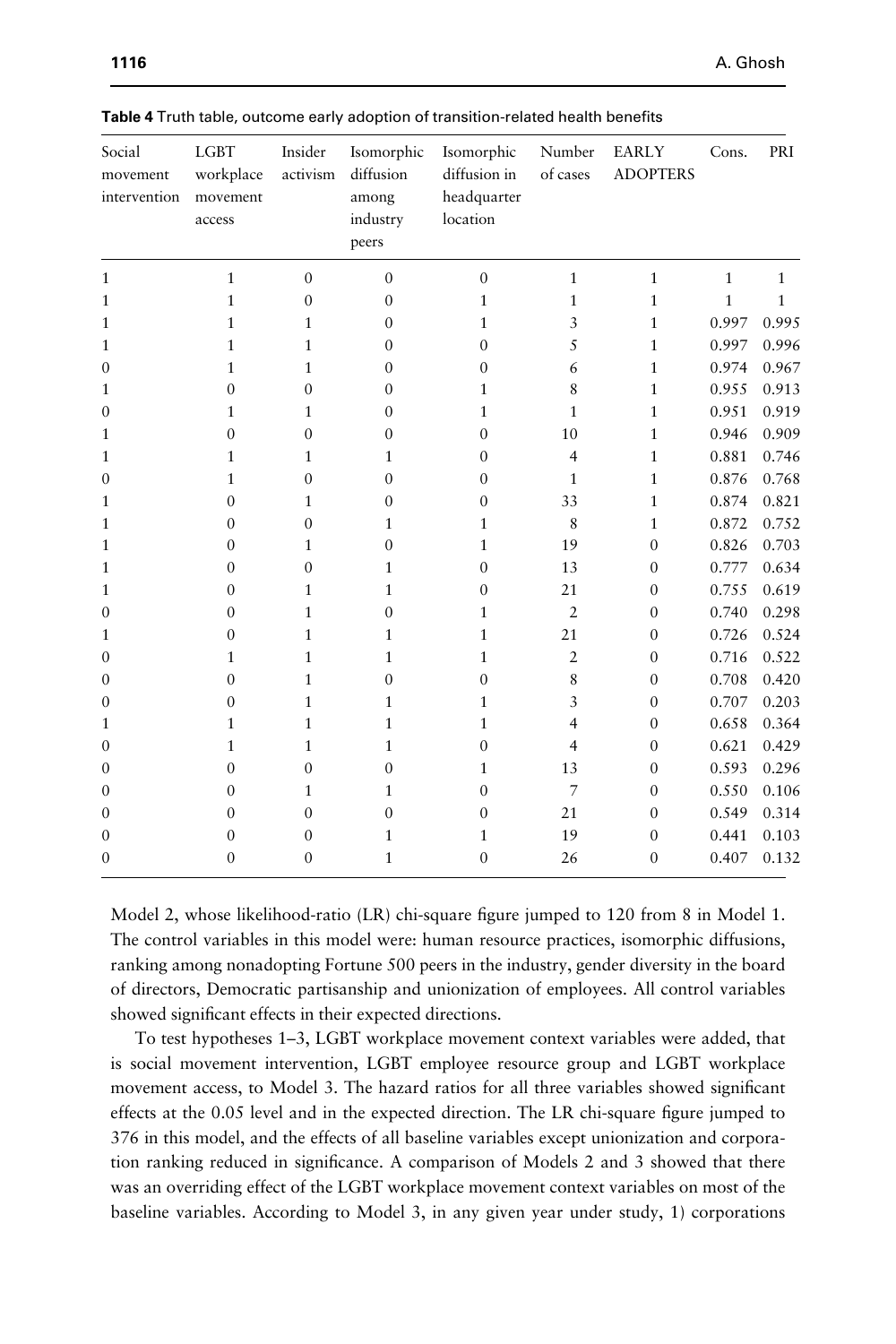| Social<br>movement<br>intervention | <b>LGBT</b><br>workplace<br>movement<br>access | Insider<br>activism | Isomorphic<br>diffusion<br>among<br>industry<br>peers | Isomorphic<br>diffusion in<br>headquarter<br>location | Number<br>of cases | LATE<br><b>ADOPTERS</b> | Cons. PRI |       |
|------------------------------------|------------------------------------------------|---------------------|-------------------------------------------------------|-------------------------------------------------------|--------------------|-------------------------|-----------|-------|
| $\boldsymbol{0}$                   | $\boldsymbol{0}$                               | $\mathbf{1}$        | $\mathbf{1}$                                          | $\mathbf{0}$                                          | $\overline{7}$     | $1\,$                   | 0.939     | 0.879 |
| $\mathbf{0}$                       | $\mathbf{0}$                                   | $\mathbf{0}$        | $\mathbf{1}$                                          | $\mathbf{1}$                                          | 19                 | $\mathbf{1}$            | 0.926     | 0.881 |
| $\mathbf{0}$                       | $\mathbf{0}$                                   | 1                   | 1                                                     | $\mathbf{1}$                                          | 3                  | $\mathbf{1}$            | 0.917     | 0.773 |
| 0                                  | 0                                              | $\theta$            | 1                                                     | $\mathbf{0}$                                          | 26                 | $\mathbf{1}$            | 0.899     | 0.852 |
| $\Omega$                           | $\mathbf{0}$                                   | $\mathbf{1}$        | $\theta$                                              | 1                                                     | $\overline{2}$     | $\mathbf{1}$            | 0.885     | 0.691 |
| $\mathbf{0}$                       | $\overline{0}$                                 | $\mathbf{0}$        | $\theta$                                              | $\mathbf{1}$                                          | 13                 | $\mathbf{0}$            | 0.819     | 0.687 |
| 1                                  | $\mathbf{1}$                                   | 1                   | 1                                                     | $\mathbf{1}$                                          | $\overline{4}$     | $\mathbf{0}$            | 0.793     | 0.616 |
| $\Omega$                           | $\mathbf{0}$                                   | 1                   | $\Omega$                                              | $\Omega$                                              | 8                  | $\mathbf{0}$            | 0.788     | 0.580 |
| $\Omega$                           | $\mathbf{0}$                                   | $\mathbf{0}$        | $\Omega$                                              | $\mathbf{0}$                                          | 21                 | $\boldsymbol{0}$        | 0.750     | 0.620 |
| 0                                  | $\mathbf{1}$                                   | $\mathbf{1}$        | 1                                                     | $\mathbf{0}$                                          | $\overline{4}$     | $\mathbf{0}$            | 0.696     | 0.543 |
| 1                                  | $\boldsymbol{0}$                               | 1                   | 1                                                     | $\mathbf{1}$                                          | 21                 | $\mathbf{0}$            | 0.681     | 0.446 |
| 1                                  | $\mathbf{1}$                                   | $\mathbf{1}$        | 1                                                     | $\mathbf{0}$                                          | $\overline{4}$     | $\mathbf{0}$            | 0.629     | 0.205 |
| $\Omega$                           | $\mathbf{1}$                                   | $\mathbf{1}$        | 1                                                     | 1                                                     | $\overline{2}$     | $\Omega$                | 0.612     | 0.348 |
| $\mathbf{1}$                       | $\overline{0}$                                 | $\mathbf{0}$        | 1                                                     | $\mathbf{1}$                                          | 8                  | $\mathbf{0}$            | 0.611     | 0.248 |
| 1                                  | $\mathbf{0}$                                   | $\mathbf{1}$        | 1                                                     | $\mathbf{0}$                                          | 21                 | $\mathbf{0}$            | 0.602     | 0.381 |
| 1                                  | $\mathbf{0}$                                   | $\mathbf{0}$        | 1                                                     | $\Omega$                                              | 13                 | $\mathbf{0}$            | 0.592     | 0.332 |
| 0                                  | $\mathbf{1}$                                   | $\mathbf{0}$        | $\theta$                                              | $\mathbf{0}$                                          | $\mathbf{1}$       | $\mathbf{0}$            | 0.588     | 0.232 |
| 1                                  | $\mathbf{0}$                                   | 1                   | $\Omega$                                              | $\mathbf{1}$                                          | 19                 | $\mathbf{0}$            | 0.579     | 0.281 |
| 1                                  | $\mathbf{0}$                                   | $\theta$            | $\theta$                                              | $\mathbf{1}$                                          | 8                  | $\mathbf{0}$            | 0.523     | 0.087 |
| 1                                  | $\mathbf{0}$                                   | $\mathbf{0}$        | $\Omega$                                              | $\mathbf{0}$                                          | 10                 | $\mathbf{0}$            | 0.457     | 0.087 |
| $\Omega$                           | 1                                              | 1                   | $\Omega$                                              | 1                                                     | 1                  | $\Omega$                | 0.442     | 0.081 |
| 1                                  | $\mathbf{1}$                                   | $\mathbf{1}$        | $\Omega$                                              | 1                                                     | 3                  | $\mathbf{0}$            | 0.434     | 0.005 |
| 1                                  | $\mathbf{1}$                                   | $\mathbf{0}$        | $\Omega$                                              | 1                                                     | $\mathbf{1}$       | $\mathbf{0}$            | 0.426     | 0.000 |
| $\mathbf{1}$                       | $\mathbf{0}$                                   | $\mathbf{1}$        | $\Omega$                                              | $\Omega$                                              | 33                 | $\mathbf{0}$            | 0.411     | 0.162 |
| 1                                  | $\mathbf{1}$                                   | $\mathbf{1}$        | $\Omega$                                              | $\Omega$                                              | 5                  | $\mathbf{0}$            | 0.315     | 0.004 |
| 1                                  | $\mathbf{1}$                                   | $\mathbf{0}$        | 0                                                     | $\mathbf{0}$                                          | $\mathbf{1}$       | $\mathbf{0}$            | 0.294     | 0.000 |
| $\mathbf{0}$                       | $\mathbf{1}$                                   | $\mathbf{1}$        | $\Omega$                                              | $\mathbf{0}$                                          | 6                  | $\mathbf{0}$            | 0.230     | 0.033 |

Table 5 Truth table, outcome late adoption of transition-related health benefits

affected by the social movement intervention were approximately 1.6 times more likely to become adopters than were unaffected corporations  $(P < 0.05)$ ; 2) with every additional year of insider activism, the odds of adopting these health benefits increased by approximately 6%  $(P < 0.05)$  and 3) corporations that were accessible to LGBT workplace movement organizations were approximately 5.6 times more likely to adopt than were inaccessible corporations ( $P < 0.05$ ). Hence, the null hypotheses for hypotheses 1–3 could be rejected at a 0.05 significance level.

The hazard rate analysis shows that the role played by the LGBT workplace movement context in the adoption of transition-related health benefits overshadowed the roles of most organization-related factors such as gender diversity in the board, human resource practices and the political partisanship of the corporation. Figure 3 shows the cumulative hazard estimates of the adoption of transition-related health benefits by year. Although the cumulative hazard rate surged after 2010, it remained below 1 until the end of the study period. This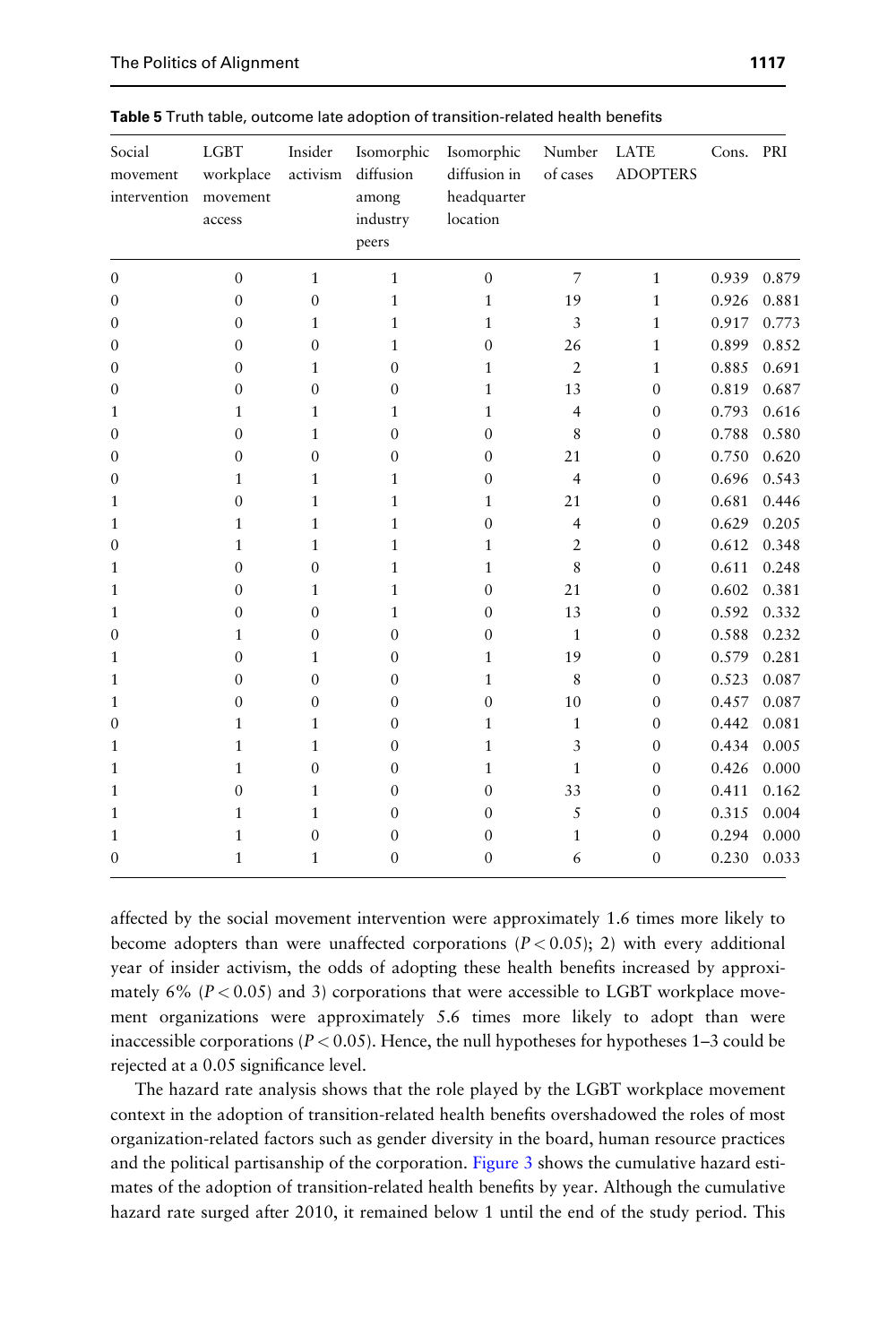|                              | Model 1    | Model 2    | Model 3     |
|------------------------------|------------|------------|-------------|
| Firm size                    | $1.001*$   | 1.000      | 1.000       |
|                              | (0.000)    | (0.000)    | (0.001)     |
| Human resource practices     |            | $1.556*$   | 1.044       |
|                              |            | (0.218)    | (0.153)     |
| Isomorphic diffusion         |            | $2.122*$   | 0.991       |
| (Industry)                   |            | (0.638)    | (0.308)     |
| Isomorphic diffusion         |            | $1.472*$   | 1.128       |
| (Headquarter location)       |            | (0.276)    | (0.221)     |
| Ranking in industry          |            | $0.959*$   | $0.974*$    |
|                              |            | (0.010)    | (0.010)     |
| Gender diversity in the      |            | $1.032*$   | 1.006       |
| Board of directors           |            | (0.007)    | (0.007)     |
| Democratic partisanship      |            | $1.493*$   | 1.161       |
|                              |            | (0.186)    | (0.165)     |
| Unionization                 |            | $0.760*$   | $0.673*$    |
|                              |            | (0.099)    | (0.087)     |
| LGBT workplace activism:     |            |            | 1.596*      |
| Social movement intervention |            |            | (0.248)     |
| LGBT workplace activism:     |            |            | $1.056*$    |
| Insider activism             |            |            | (0.019)     |
| LGBT workplace activism:     |            |            | 5.645*      |
| Movement access              |            |            | (0.856)     |
| N (observations)             | 3686       | 3686       | 3686        |
| $N$ (corporations)           | 456        | 456        | 456         |
| $N$ (occurrences)            | 264        | 264        | 264         |
| LR Chi <sup>2</sup>          | $8(1)^{*}$ | $120(8)^*$ | $376(11)^*$ |

|  |  | Table 6 Cox proportional hazard rate models for adoption of transition-related health benefits |
|--|--|------------------------------------------------------------------------------------------------|
|--|--|------------------------------------------------------------------------------------------------|

*Note:* Robust standard errors in parentheses. \* *P* < 0.05 (two tailed test).

indicates that, when all the corporations were considered together, the odds of adoption were lower than the odds of non-adoption in all years. The hazard rate estimates for each of the three LGBT workplace movement indicators provided further clarity regarding the patterns of adoption. The study graphs show that, in all years after 2010, those corporations affected by the LGBT workplace movement indicators were more likely than the unaffected corporations to adopt these health benefits.

## 5.2 fsQCA results

Table 7 shows the parsimonious truth table solutions for early adopters and late adopters. Four causal recipes were obtained in the solution for early adopters—three intervention solutions and one access solution. The first intervention solution shows that the combination of being affected by the movement intervention and lower diffusion of the adoption of the transition-related health benefits across industry and location peers explains early adoptions with a consistency of 0.887 and coverage of 0.405. The second intervention solution explains early adoptions, with a consistency of 0.896 and coverage of 0.158, through the combination of being affected by the movement intervention, diffusion of these health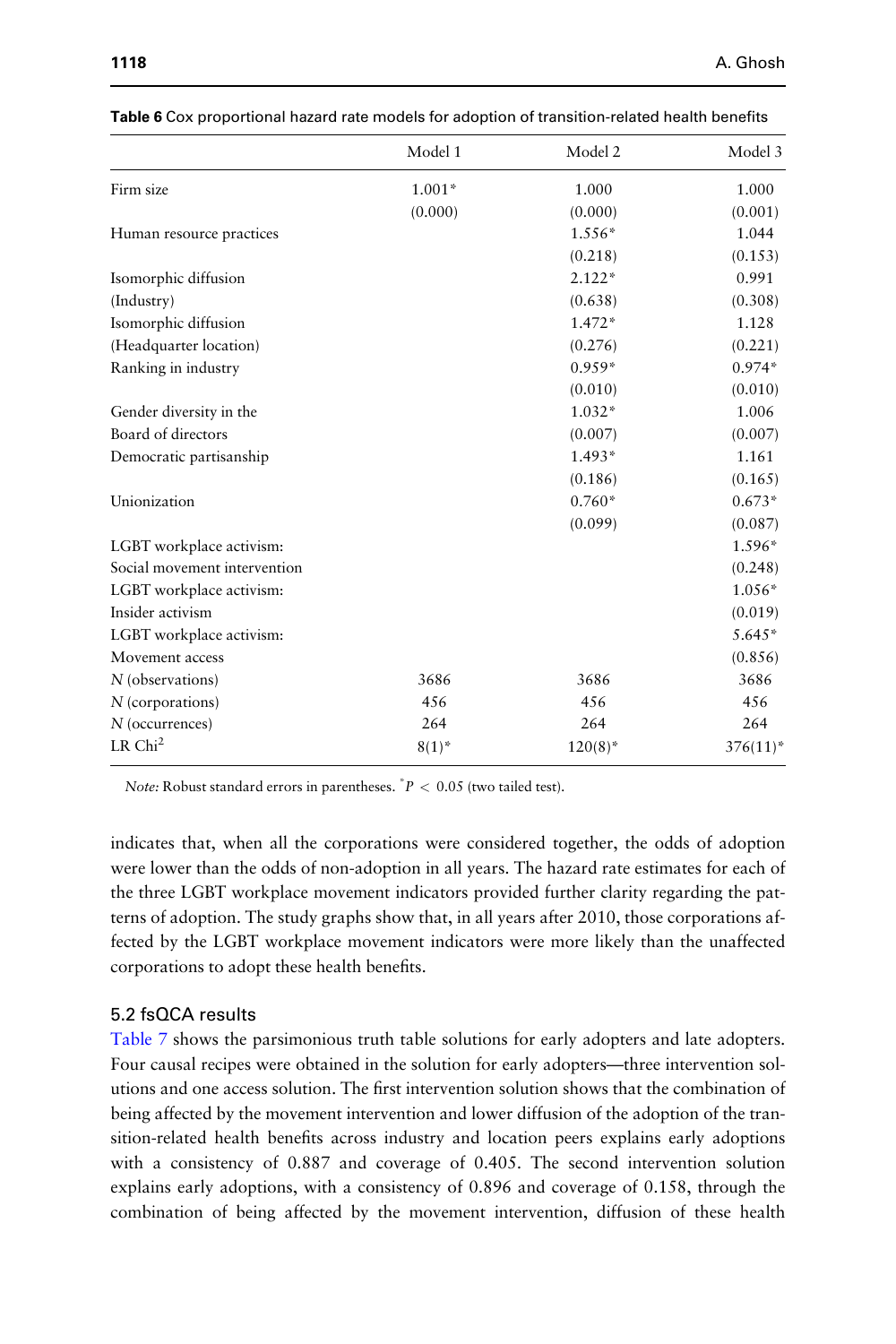

 $00<sup>2</sup>$  $0\pm1$  $001$  $0\%$  0



2010

2008  $\overline{\omega}$ o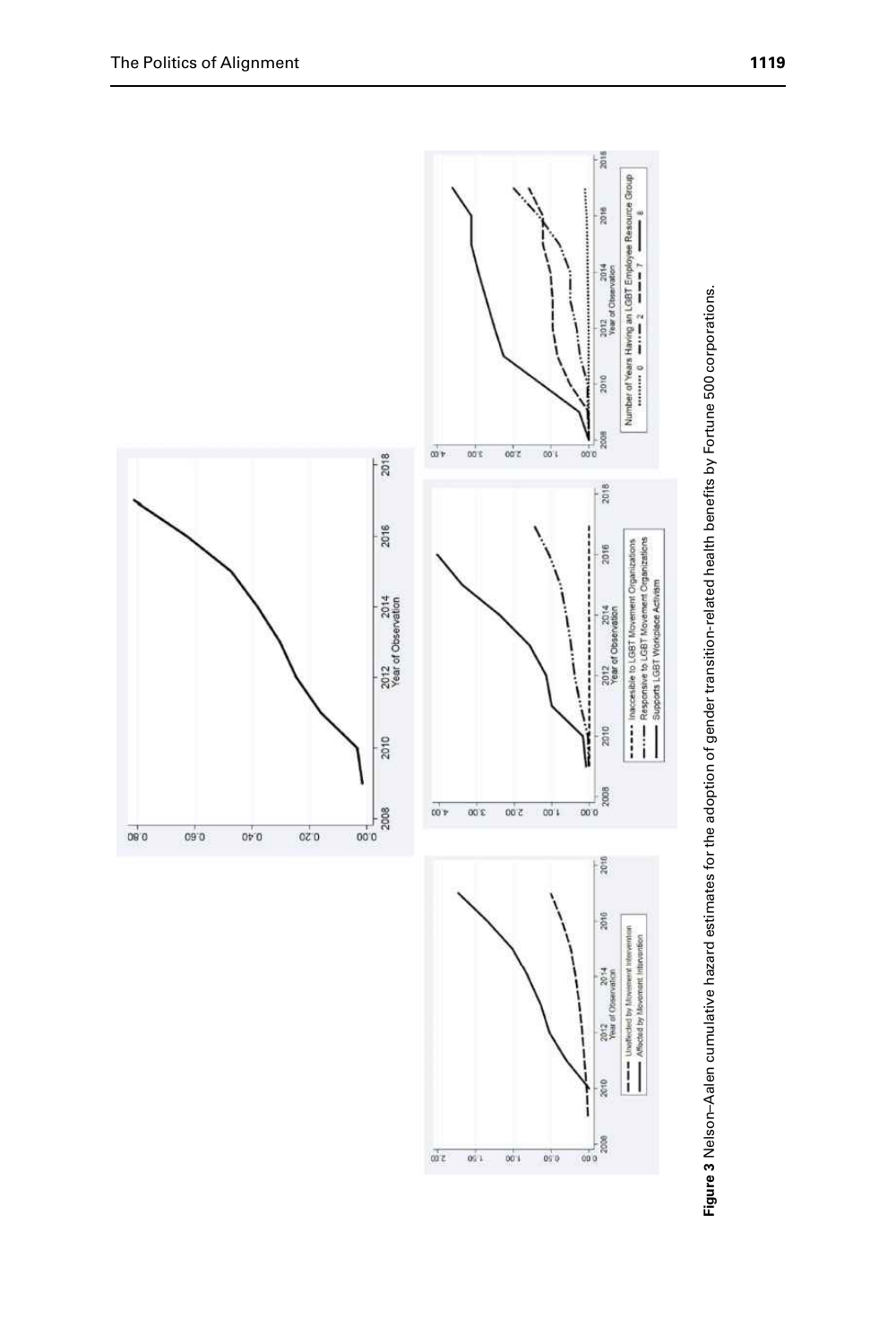| (1)                                                      | (2) Intervention and<br>diffusion | (3) Intervention<br>and access | (4)<br>Access |
|----------------------------------------------------------|-----------------------------------|--------------------------------|---------------|
|                                                          |                                   |                                |               |
|                                                          |                                   |                                |               |
|                                                          | O                                 |                                |               |
| $\circ$                                                  |                                   |                                |               |
| Isomorphic diffusion in headquarter location<br>$\Omega$ |                                   | $\Omega$                       |               |
| 0.887                                                    | 0.896                             | 0.890                          | 0.972         |
| 0.405                                                    | 0.158                             | 0.077                          | 0.133         |
| 0.243                                                    | 0.039                             | 0.015                          | 0.067         |
| 0.868                                                    |                                   |                                |               |
| 0.530                                                    |                                   |                                |               |
|                                                          |                                   | Intervention                   |               |

#### Table 7 Truth table results for the early adopters and the late adopters of transition-related health benefits Early adopters

 $\bullet$ , causal condition (present); O, causal condition (negated).

#### Late adopters

|                              | (1) Diffusion | (2) Diffusion and insider activism |
|------------------------------|---------------|------------------------------------|
| Social movement intervention | $\Omega$      | $\Omega$                           |
| LGBT workplace movement      | $\Omega$      | $\Omega$                           |
| access                       |               |                                    |
| Insider activism             |               |                                    |
| Isomorphic diffusion among   |               |                                    |
| industry peers               |               |                                    |
| Isomorphic diffusion in      |               |                                    |
| headquarter location         |               |                                    |
| Consistency                  | 0.904         | 0.878                              |
| Raw coverage                 | 0.362         | 0.085                              |
| Unique coverage              | 0.289         | 0.012                              |
| Solution consistency         | 0.895         |                                    |
| Solution coverage            | 0.374         |                                    |

 $\bullet$ , causal condition (present); O, causal condition (negated).

benefits across location peers and the negated condition of insider activism. The third intervention solution combines the conditions of being affected by the movement intervention, LGBT workplace movement access and lower diffusion among location peers to explain early adoptions with a consistency of 0.890 and coverage of 0.077. And finally, the access model combines the condition of the corporation's accessibility to the LGBT workplace movement SMOs and a lower diffusion of transition-related health benefits among industry peers to explain early adoptions with a consistency of 0.972 and coverage of 0.133. The access solution primarily explains the earliest adoptions of these health benefits before HRC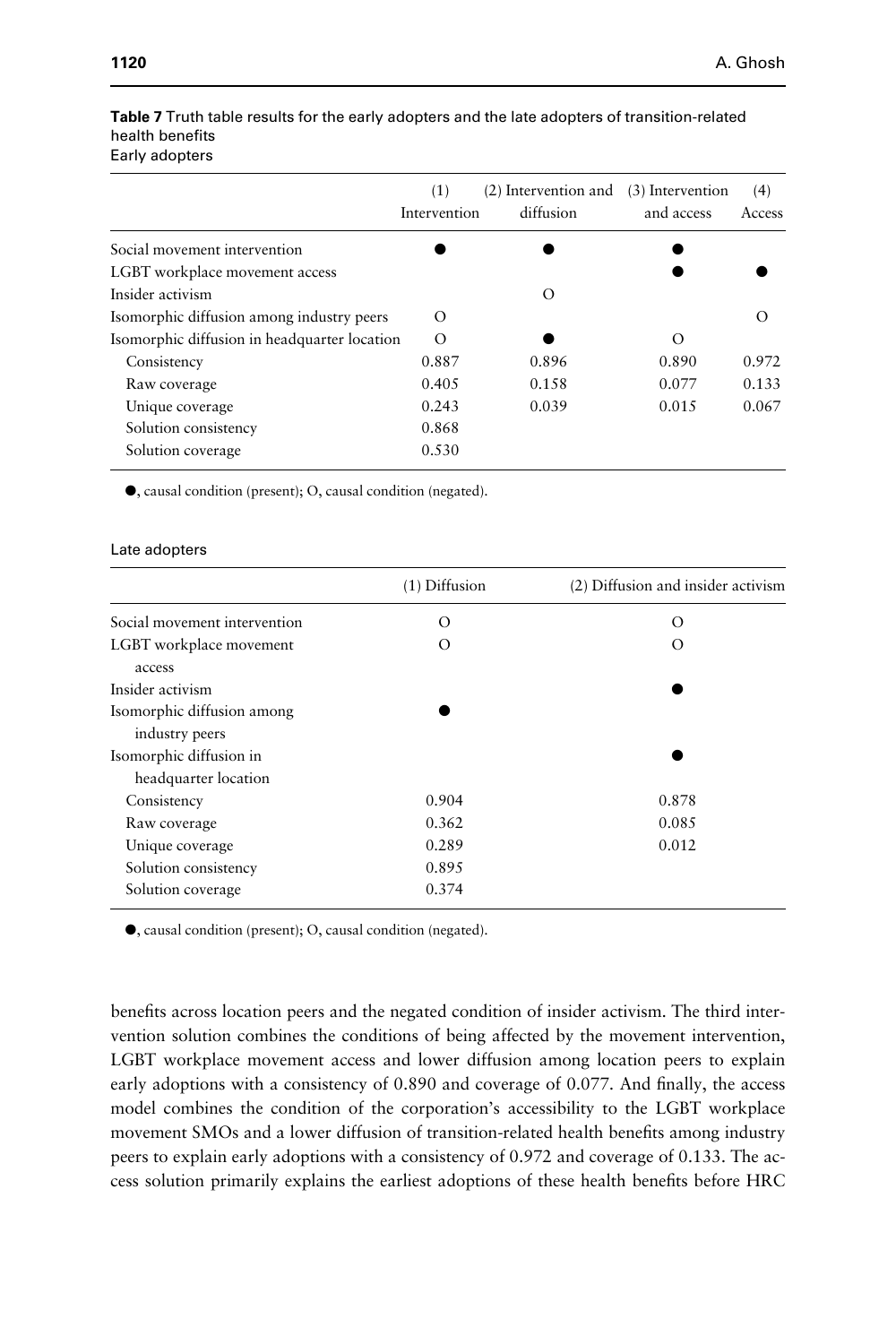had introduced the intervention in its CEI program in 2011. The overall solution for early adopters has a consistency of 0.868 with a coverage of 0.530.

Two causal recipes were obtained for late adopters. The diffusion solution combines isomorphic diffusion among industry peers and the negated conditions of being affected by the movement intervention and the LGBT workplace movement access to explain late adoptions with a consistency of 0.904 and a coverage of 0.362. The second diffusion solution, in addition to involving the negated conditions of the first diffusion solution, combines the conditions of insider activism and diffusion among location peers to explain late adoptions with a consistency of 0.878 and coverage of 0.085. The overall solution for late adoptions has the consistency of 0.895 and a coverage of 0.374.

The fsQCAs show that early adoptions were more likely to occur due to the LGBT workplace movement forces, that is when corporations were affected by the movement intervention and were more accessible to the LGBT workplace movement SMOs through sponsorship, leadership and/or advocacy for LGBT rights. Corporations unaffected by these forces and who followed suit as late adopters did so under the conditions of insider activism within their organizations and isomorphic diffusion of these health benefits across peer corporations.

# 6. Discussion and Conclusion

This study shows that contemporary social movements do not always challenge their target entities through contentious protests. Nor should they be considered 'co-opted' by their target entities when they stop launching protests against these entities. In more favorable environments, SMOs may be tactically shifting their activism from contention to alignment through professional and organizational approaches of challenge. An understanding of this approach draws on the extant literature suggesting broad possibilities of alignment between social movement organizations and their target entities through processes such as dramatic ingratiation (Snow, 1979) and suggested in theories such as the strategic action field (Fligstein and McAdam, 2011), identity deployment (Bernstein, 1997) and the multi-institutional politics approach to social movements (Armstrong and Bernstein, 2008).

Contributing to the above line of scholarship, this study delineates how the politics of alignment pursued by social movement organizations may result in achieving movement outcomes. It shows that when SMOs engage their target entities into social movement programs which benefit these entities, they might introduce certain timed interventions in these programs to demand specific outcomes from these entities. These interventions would require that the target entities either meet the social movement demands or lose the benefits they had been deriving out of the social movement program. This tactic helps in understanding how SMOs, through non-obstructive mobilization, can leverage a more favorable external environment while also strategically exploiting these entities' vulnerability of possibly losing the benefits derived from the social movement program. The findings show that the pursuance of movement outcomes through the politics of alignment can apply to a range of, and not just a few, target entities.

This study also evaluates the effects of insider activism and target entities' accessibility to social movement actors, in addition to the effect of politics of alignment, as the overall components of the movement context. The findings show that this movement context can play an important role in achieving movement outcomes. In the case of the adoption of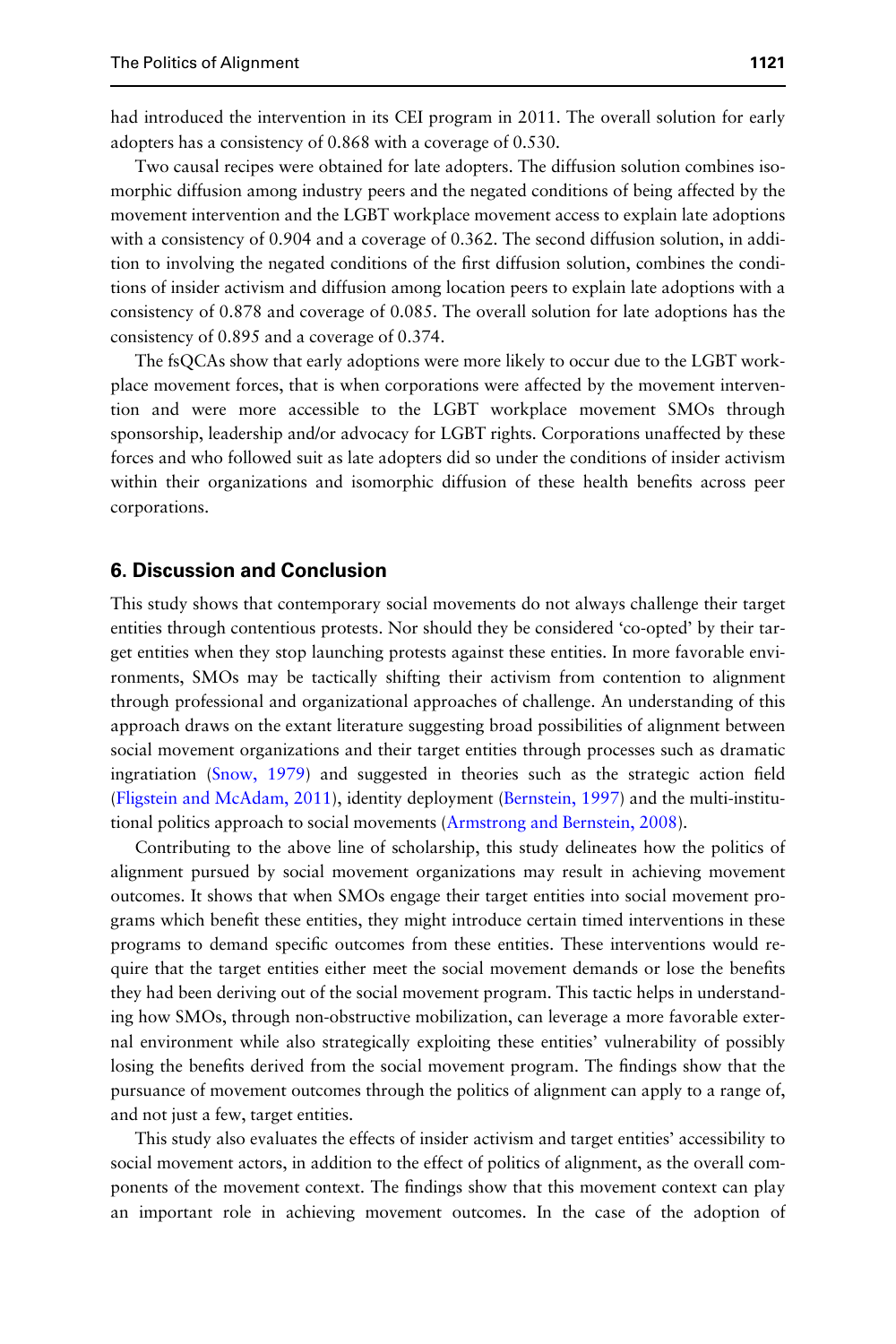transition-related health benefits, the movement intervention and the corporations' accessibility to the SMOs played a more prominent role during early adoption, whereas insider activism and isomorphic diffusion largely accounted for late adoptions. The explanation of late adoption through the combination of isomorphic diffusion of the outcome and insider activism in corporations quantitatively confirms the argument made elsewhere (Bernstein and Ghosh, 2015) that insider activists often use benchmarking tactics, meaning citing practices employed by peer corporations, to advocate for change in their own corporation. Broadly, this study shows that the process of organizational change can be best understood by examining the social movements and institutional forces together.

This study's findings accord with an emerging stream of empirical studies highlighting how social movement organizations and actors have devised innovative organizational forms and practices to reduce any perceived radicalness of social change and allow desired social change to be accepted as gradual and incremental (e.g. Van Wijk *et al.*, 2013; Helfen *et al.*, 2015). SMOs often seek outcomes through forming inter-organizational networks with insider activists and target entities (Katzenstein, 1998; Armstrong and Bernstein, 2008). Through seeking participation in social movement programs like the CEI, SMOs can be successful in winning outcomes from their target entities, using tactics other than creating visible conflicts.

This study enhances our understanding of social movements within multi-institutional political environments by showing how social movements may attain desired outcomes using non-obstructive tactics. With an increasing number of studies in this area (e.g. Helfen *et al.*, 2015; Harris, 2017), the need to develop more evidenced insight into how social movement outcomes are obtained has become more urgent and to which this study makes an important contribution.

# Acknowledgments

The author is grateful to Stanley Bailey, David John Frank, Gregory Jackson, David Meyer, Francesca Polletta, Charles Ragin, Evan Schofer, Feng Wang and the anonymous reviewers of Socio-Economic Review for their comments on this work. The shaping of this work also benefited from the comments received in the panel sessions of Society for the Study of Social Problems annual meeting (2017), the American Sociological Association annual meetings (2018, 2020) and the Young Scholar in Social Movements Conference (2019).

# References

- Aldag, R. J. (2012) 'Distinguished Scholar Invited Essay Behavioral Decision Making: Implications for Leadership and Organizations', *Journal of Leadership & Organizational Studies*, 19, 133–141.
- Armstrong, E. A. and Bernstein, M. (2008) 'Culture, Power, and Institutions: A Multi-Institutional Politics Approach to Social Movements', *Sociological Theory*, 26, 74–99.
- Bartley, T. and Child, C. (2014) 'Shaming the Corporation: The Social Production of Targets and the Anti-Sweatshop Movement', *American Sociological Review*, 79, 653–679.
- Bell, M. P., Özbilgin, M. F., Beauregard, T. A. and Sürgevil, O. (2011) 'Voice, Silence, and Diversity in 21st Century Organizations: Strategies for Inclusion of Gay, Lesbian, Bisexual, and Transgender Employees', *Human Resource Management*, 50, 131–146.
- Bernstein, M. (1997) 'Celebration and Suppression: The Strategic Uses of Identity by the Lesbian and Gay Movement', *American Journal of Sociology*, 103, 531–565.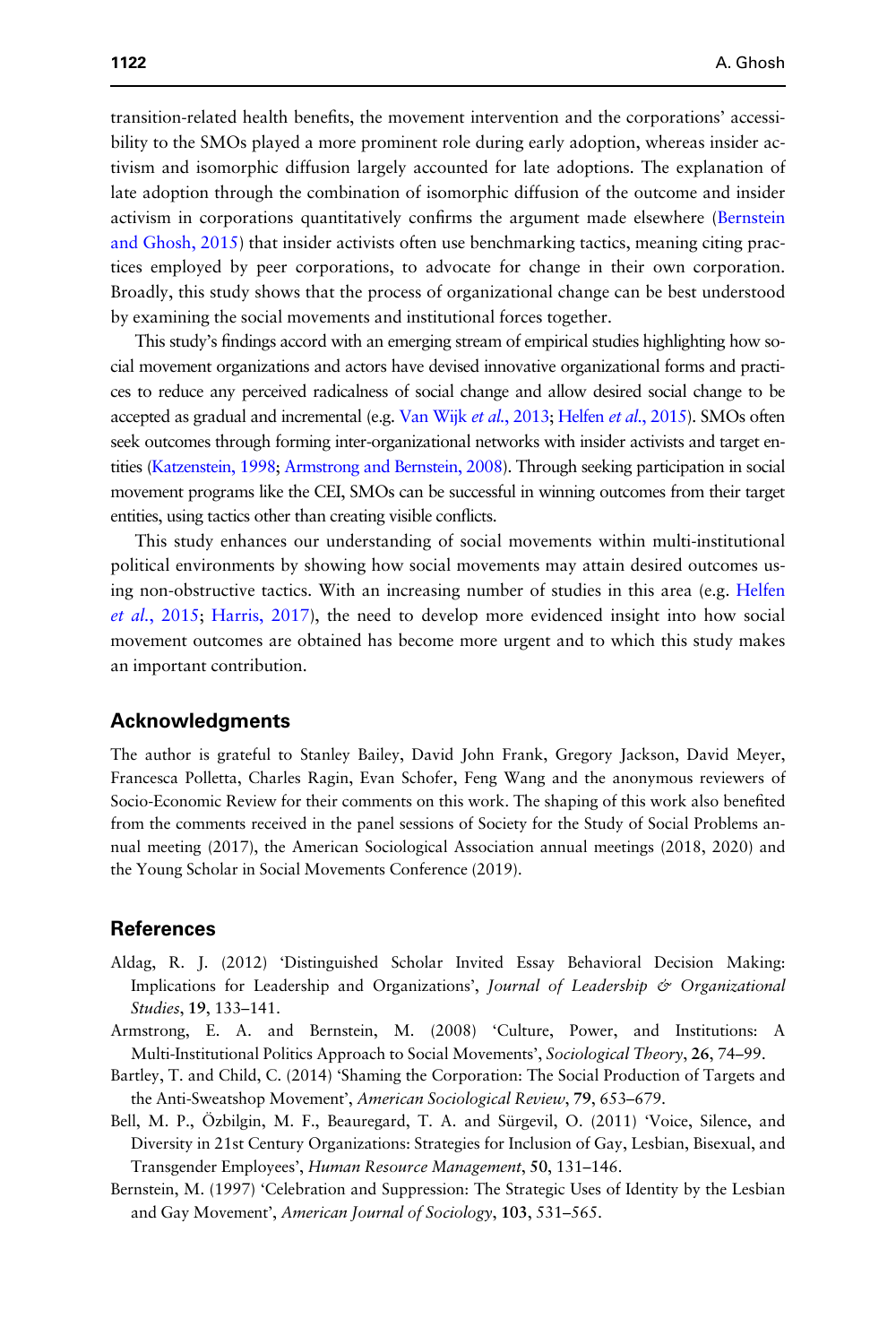- Bernstein, M. and Ghosh, A. (2015) '"It's a Win-Win for Everybody": Social Movement Strategies as Repertoires of Alignment in Institutions', *Paper Presented at the American Sociological Association Annual Meeting*, Chicago, IL.
- Bernstein, M., Ghosh, A., and Taylor, M.J. (2014) Benchmarking Diversity: Social Movement Outcomes in the Workplace. *Paper presented in American Sociological Association meeting*, San Francisco.
- Briscoe, F. and Safford, S. (2008) 'The Nixon-in-China Effect: Activism, Imitation, and the Institutionalization of Contentious Practices', *Administrative Science Quarterly*, 53, 460–491.
- Briscoe, F., Chin, M. K. and Hambrick, D. C. (2014) 'CEO Ideology as an Element of the Corporate Opportunity Structure for Social Activists', *Academy of Management Journal*, 57, 1786–1809.
- Chatterji, A. K. and Toffel, M. W. (2010) 'How Firms Respond to Being Rated', *Strategic Management Journal*, 31, n/a–945.
- Chaves, M. (1996) 'Ordaining Women: The Diffusion of an Organizational Innovation', *American Journal of Sociology*, 101, 840–873.
- Clair, J. A., Beatty, J. E. and MacLean, T. L. (2005) 'Out of Sight but Not out of Mind: Managing Invisible Social Identities in the Workplace', *Academy of Management Review*, 30, 78–95.
- Creek, H. M., & Yoder, S. (2012) With a Little Help from Our Feds: Understanding State Immigration Enforcement Policy Adoption in American Federalism. *Policy Studies Journal*, 40(4), 674–697.
- Cook, A. and Glass, C. (2016) 'Do Women Advance Equity? The Effect of Gender Leadership Composition on LGBT-Friendly Policies in American Firms', *Human Relations*, 69, 1431–1456.
- Creed, W. E. D. and Scully, M. A. (2000) 'Songs of Ourselves: Employees' Deployment of Social Identity in Workplace Encounters', *Journal of Management Inquiry*, 9, 391–412.
- Davison, E. L., & Rouse, J. (2005) Exploring domestic partnership benefits policies in corporate America. *Journal of Homosexuality*, 48(2), 21–44.
- De Borger, B. and Glazer, A. (2017) 'Support and Opposition to a Pigovian Tax: Road Pricing with Reference-Dependent Preferences', *Journal of Urban Economics*, 99, 31–47.
- Douglas, J. W., Raudla, R. and Hartley, R. E. (2015) 'Shifting Constellations of Actors and Their Influence on Policy Diffusion: A Study of the Diffusion of Drug Courts', *Policy Studies Journal*, 43, 484–511.
- Edelman, L. B., Krieger, L. H., Eliason, S. R., Albiston, C. R. and Mellema, V. (2011) 'When Organizations Rule: Judicial Deference to Institutionalized Employment Structures', *American Journal of Sociology*, 117, 888–954.
- Everly, B. A. and Schwarz, J. L. (2015) 'Predictors of the Adoption of LGBT-Friendly HR Policies', *Human Resource Management*, 54, 367–384.
- Fligstein, N. and McAdam, D. (2011) 'Toward a General Theory of Strategic Action Fields', *Sociological Theory*, 29, 1–26.
- Foldy, E. G. and Creed, W. E. D. (1999) 'Action Learning, Fragmentation, and the Interaction of Single-, Double-, and Triple-Loop Change a Case of Gay and Lesbian Workplace Advocacy', *The Journal of Applied Behavioral Science*, 35, 207–227.
- Ghaziani, A. (2011) 'Post-Gay Collective Identity Construction', *Social Problems*, 58, 99–125.
- Ghosh, A. (2012) 'Leveraging Sexual Orientation Workforce Diversity through Identity Deployment'. In Scott, C. and Byrd, M. (eds) *Handbook of Research on Workforce Diversity in a Global Society: Technologies and Concepts, Hershey, PA, IGI*, pp. 403–424.
- Gist, M. E. (1987) 'Self-Efficacy: Implications for Organizational Behavior and Human Resource Management', *Academy of Management Review*, 12, 472–485.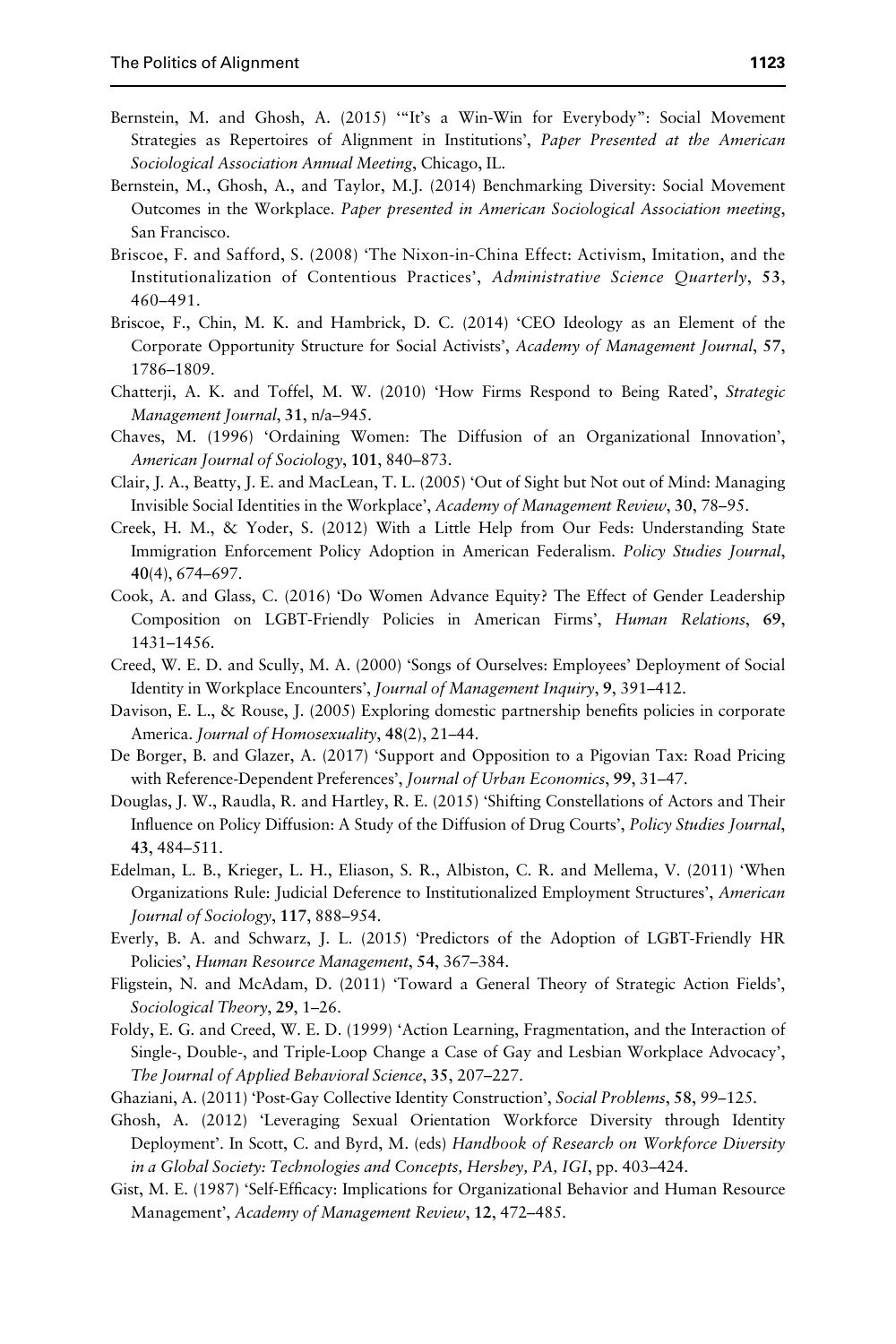- Harris, J. (2017) *Achieving Access: Professional Movements and the Politics of Health Universalism*, Ithaca, NY, Cornell University Press.
- Helfen, M., Schüßler, E. and Botzem, S. (2015) 'Legitimation Strategies of Corporate Elites in the Field of Labor Regulation: Changing Responses to Global Framework Agreements', *Research in the Sociology of Organizations*, 43, 243–268.
- Herman, J. L. (2013) *Costs and Benefits of Providing Transition-Related Health Care Coverage in Employee Health Benefits Plans: Findings from a Survey of Employers*, Los Angeles, CA, Williams Institute.
- Huselid, M. A. (1995) 'The Impact of Human Resource Management Practices on Turnover, Productivity, and Corporate Financial Performance', *Academy of Management Journal*, 38, 635–672.
- HRC. (2011) *Corporate Equality Index: Rating Workplaces on Lesbian, Gay, Bisexual, and Transgender Equality*. Accessed at http://www.hrc.org/campaigns/corporate-equality-index on December 12, 2016.
- Kahneman, D. and Tversky, A. (1979) 'Prospect Theory: An Analysis of Decision under Risk', *Econometrica*, 47, 263–291.
- Katzenstein, M. F. (1998) *Faithful and Fearless: Moving Feminism into the Church and the Military*, Princeton, NJ, Princeton University Press.
- Kelly, E. and Dobbin, F. (1999) 'Civil Rights Law at Work: Sex Discrimination and the Rise of Maternity Leave Policies', *American Journal of Sociology*, 105, 455–492.
- King, B. G. and Pearce, N. A. (2010) 'The Contentiousness of Markets: Politics, Social Movements, and Institutional Change in Markets', *Annual Review of Sociology*, 36, 249–267.
- Luders, J. (2006) 'The Economics of Movement Success: Business Responses to Civil Rights Mobilization', *American Journal of Sociology*, 111, 963–998.
- Maggetti, M. and Gilardi, F. (2016) 'Problems and Solutions in the Measurement of Policy Diffusion Mechanisms', *Journal of Public Policy*, 36, 87–107.
- Meyerson, D. E. and Scully, M. A. (1995) 'Tempered Radicalism and the Politics of Ambivalence and Change', *Organization Science*, 6, 585–600.
- Pacheco, D. F. and Dean, T. J. (2015) 'Firm Responses to Social Movement Pressures: A Competitive Dynamics Perspective', *Strategic Management Journal*, 36, 1093–1104.
- Raeburn, N. C. (2004) *Changing Corporate America from Inside Out: Lesbian and Gay Workplace Rights*, Minneapolis, MN, University of Minnesota Press.
- Ragin, C. C. (2014) *The Comparative Method: Moving beyond Qualitative and Quantitative Strategies*, Oakland, CA, University of California Press.
- Ragin, C. C. (2009) *Redesigning Social Inquiry: Fuzzy Sets and Beyond*, Chicago, IL, University of Chicago Press.
- Rochon, T. R. and Mazmanian, D. A. (1993) 'Social Movements and the Policy Process', *The Annals of the American Academy of Political and Social Science*, 528, 75–87.
- Schneider, C. Q., & Wagemann, C. (2012) *Set-theoretic methods for the social sciences: A guide to qualitative comparative analysis*. Cambridge University Press.
- Sharkey, A. J., & Bromley, P. (2015) Can ratings have indirect effects? Evidence from the organizational response to peers? environmental ratings. *American Sociological Review*, 80(1), 63-91.
- Skrentny, J. D. (2006) 'Policy-Elite Perceptions and Social Movement Success: Understanding Variations in Group Inclusion in Affirmative Action', *American Journal of Sociology*, 111, 1762–1815.
- Snow, D. A. (1979) 'A Dramaturgical Analysis of Movement Accommodation: Building Idiosyncrasy Credit as a Movement Mobilization Strategy', *Symbolic Interaction*, 2, 23–44.
- Snow, D. A. (2004) 'Social Movements as Challenges to Authority: Resistance to an Emerging Conceptual Hegemony', *Research in Social Movements, Conflicts and Change*, 25, 3–25.